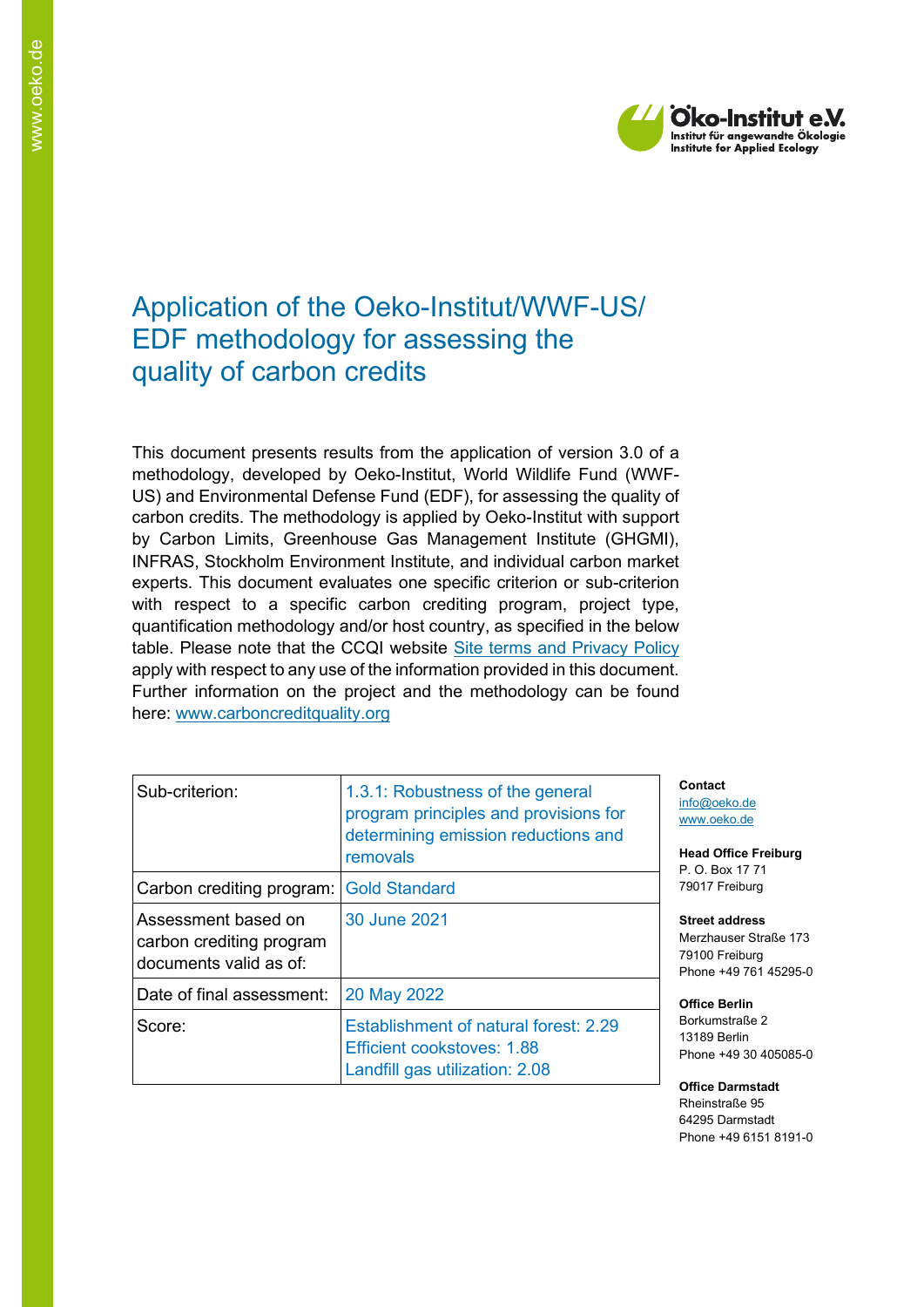# **Assessment**

# **Indicator 1.3.1.1**

### **Relevant scoring methodology provisions**

"The program has quantification methodologies in place and available for use, as well as a process for developing new or updating existing quantification methodologies."

### **Information sources considered**

- 1 Program website: SDG Impact Quantification Methodologies [\(https://globalgoals.goldstandard.org/400-sdg-impact-quantification/\)](https://globalgoals.goldstandard.org/400-sdg-impact-quantification/). Last accessed 14 January 2022.
- 2 Impact Quantification Methodology Approval Procedure, Version 1.0, 22 October 2018. Available: [https://globalgoals.goldstandard.org/401-sdgiq-methodology-approval-procedure/.](https://globalgoals.goldstandard.org/401-sdgiq-methodology-approval-procedure/)

### **Relevant carbon crediting program provisions**

- Provision 1 Source 1: "Methodologies and/or tools that must [be] applied to quantify SDG impacts from a specific project type (e.g. emission reductions, aDALYs etc). Note multiple methodologies may be applied in one project."
- Provision 2 Source 2, section 1.1, page 1: "1.1 This document outlines the Impact Quantification methodology approval process under the Gold Standard for the Global Goals (GS4GG)."

# **Assessment outcome**

Yes (2 Points)

#### **Justification of assessment**

The above documentation specifies that the indicator is fulfilled.

# **Indicator 1.3.1.2**

# **Relevant scoring methodology provisions**

"Approved methodologies (or general program provisions) address the following essential components:

- Applicability or eligibility criteria
- Determination of the project boundary
- Determination of additionality
- Establishing the baseline scenario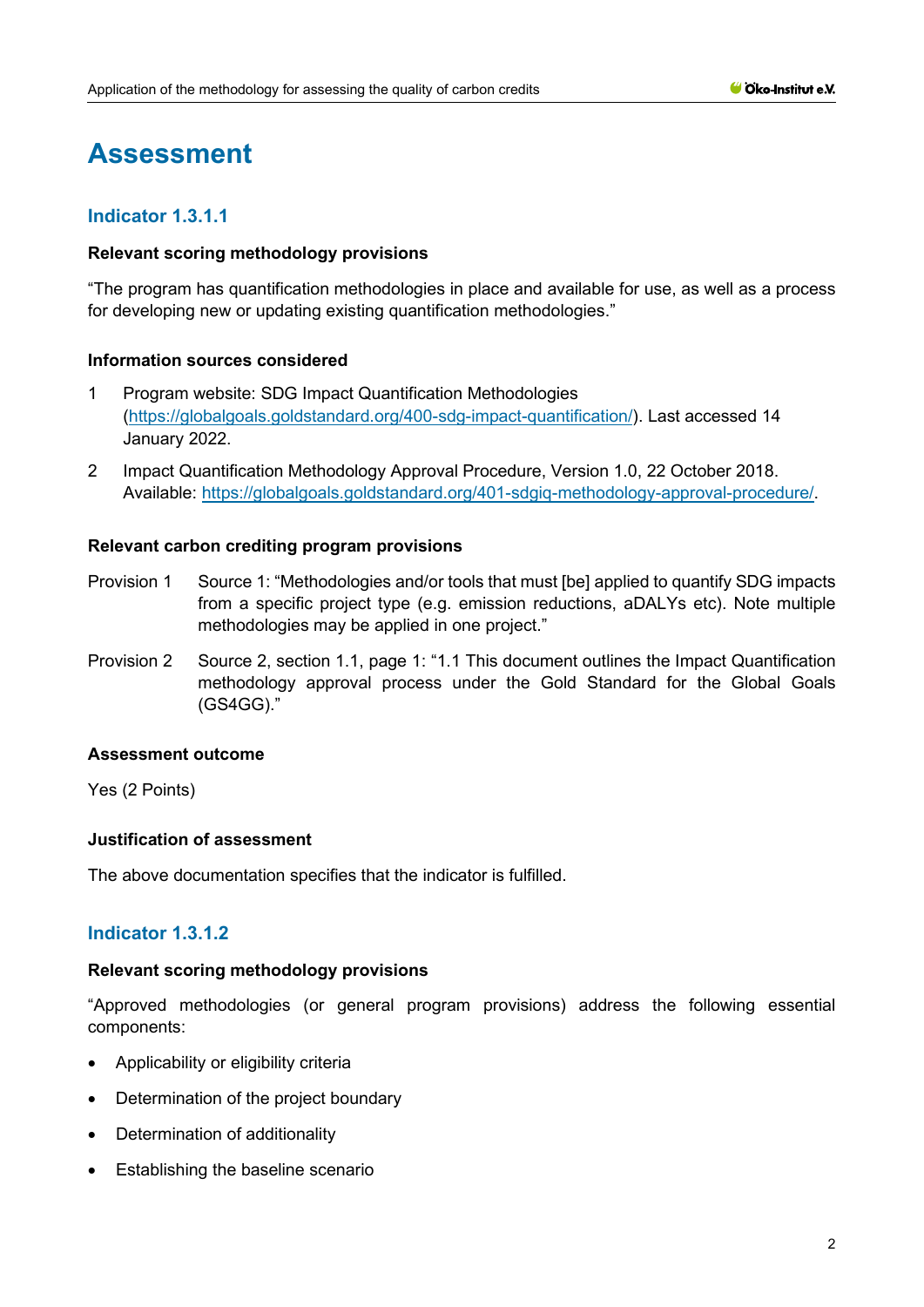- Quantification of emission reductions
- Monitoring practices"

1 Impact Quantification Methodology Approval Procedure, Version 1.0, 22 October 2018. Available: [https://globalgoals.goldstandard.org/401-sdgiq-methodology-approval-procedure/.](https://globalgoals.goldstandard.org/401-sdgiq-methodology-approval-procedure/)

#### **Relevant carbon crediting program provisions**

Provision 1 Source 2, section 3.1.1.1, page 2: "Eligibility Check The methodology developer shall submit the methodology concept note to the Gold Standard Secretariat to assess the eligibility of the new methodology. Eligibility requirements are the following (including but not limited to):

> (a) The proposed methodology shall be in line with the general eligibility principles and criteria as given in Section 2.0 of the Gold Standard for the Global Goals Principles and Requirements as well as activity requirements.

> (b) Evidence shall be provided that the proposed methodology provides the quantification approach(s) to assess contribution to at least one Sustainable Development Goal (SDG).

> (c) The proposed methodology should not yet be covered by another approved or under-development Gold Standard methodology. If the proposed approach(es) has already been covered partially or completely by another Gold Standard methodology, modifications to the existing methodology should ideally be proposed. However, if a new methodology covering the scope of the exiting methodology(ies) (partially or completely) introduces innovative approaches, if justified, it may be considered for review"

Provision 2 Source 1, section 3.1.1.2, page 4: "The draft methodology document shall include at least the following key elements:

(a)Methodology title

(b)Summary of the methodology (max. 100 words)

(c) Definitions and terms specific to the methodology or that deviate from definitions used in the applicable Activity Requirements

- (d)Possible additional requirements for the chapters 'Sustainable Development Goals'
- (e)Crediting period (for Land Use & Forest [LUF] related methodologies only)
- (f) Applicability conditions
- (g)Ex-ante parameters/defaults and monitoring parameters and frequency
- (h)Selected emission pools and sources (for LUF related methodologies only)
- (i) Baseline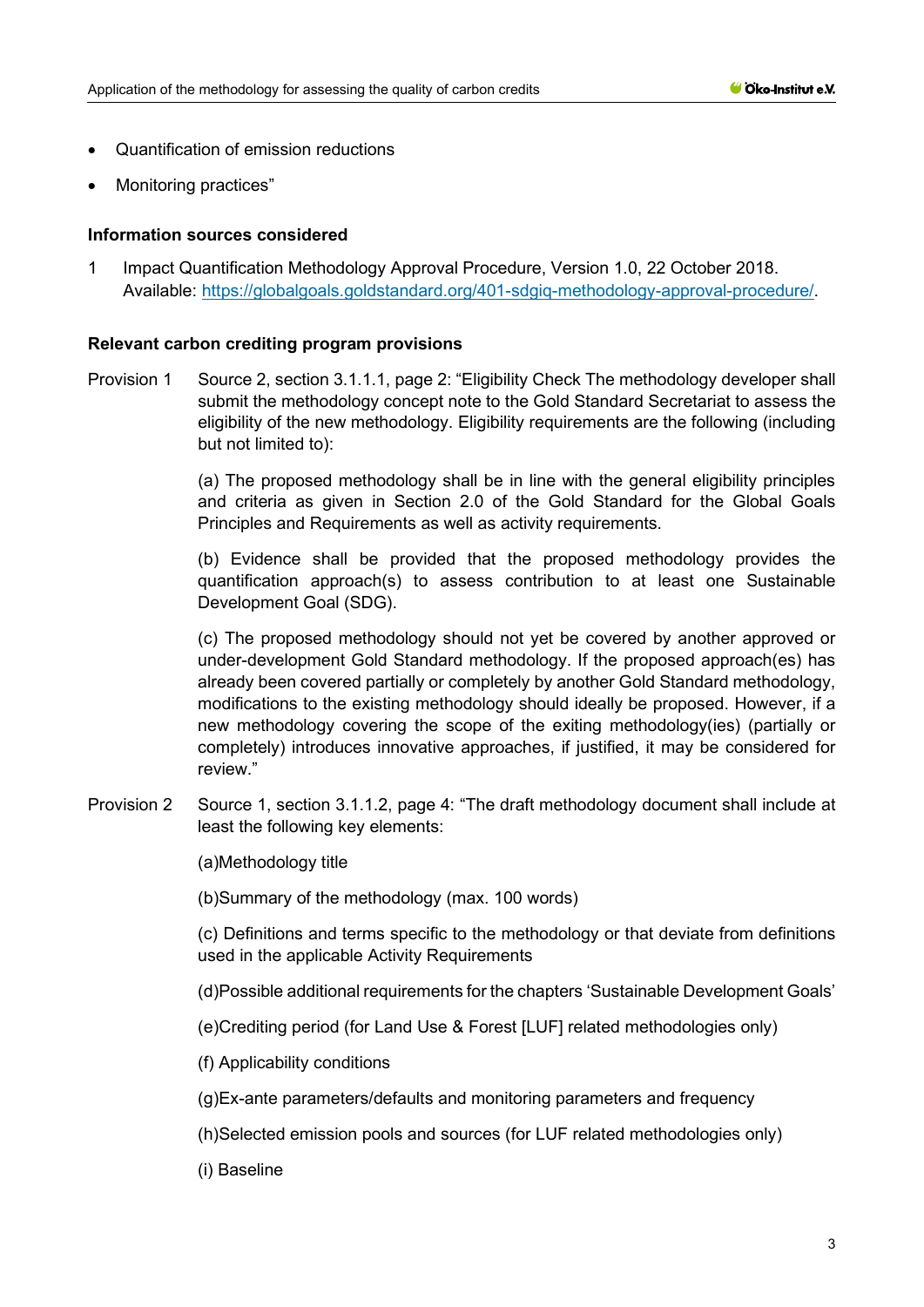- Stratification (for LUF related methodologies only)
- Baseline scenario
- Baseline assessment including monitoring, if applicable
- (j) Project activities
	- Stratification (for LUF related methodologies only)
	- Project activities scenarios
	- Project activities monitoring
- (k)Leakage
- (l) Other emissions
- (m) List of references
- (n)Considerations in case of applying methodology in PoA
- The draft methodology document shall also consider the following quality criteria:
- (a)Clear, logical, concise and precise formulation
- (b)Layout and terminology streamlined with the applicable Activity Requirements"

#### **Assessment outcome**

Yes (1 Point).

#### **Justification of assessment**

The above documentation specifies that the indicator is fulfilled.

# **Indicator 1.3.1.3**

#### **Relevant scoring methodology provisions**

"The program requires that, as part of the approval process, new quantification methodologies undergo expert review by an independent technical panel or working group."

#### **Information sources considered**

- 1 Impact Quantification Methodology Approval Procedure, Version 1.0, 22 October 2018. Available: [https://globalgoals.goldstandard.org/401-sdgiq-methodology-approval-procedure/.](https://globalgoals.goldstandard.org/401-sdgiq-methodology-approval-procedure/)
- 2 Technical Governance: Guiding Principles, Version 1.0, 13 September 2021. Available: [https://globalgoals.goldstandard.org/000-2-gov-technical-governance-guiding-principles/.](https://globalgoals.goldstandard.org/000-2-gov-technical-governance-guiding-principles/)
- 3 Technical Advisory Committee Terms of Reference, Version 2.1, 9 April 2021. Available: [https://globalgoals.goldstandard.org/000-3-gov-terms-of-references-tac/.](https://globalgoals.goldstandard.org/000-3-gov-terms-of-references-tac/)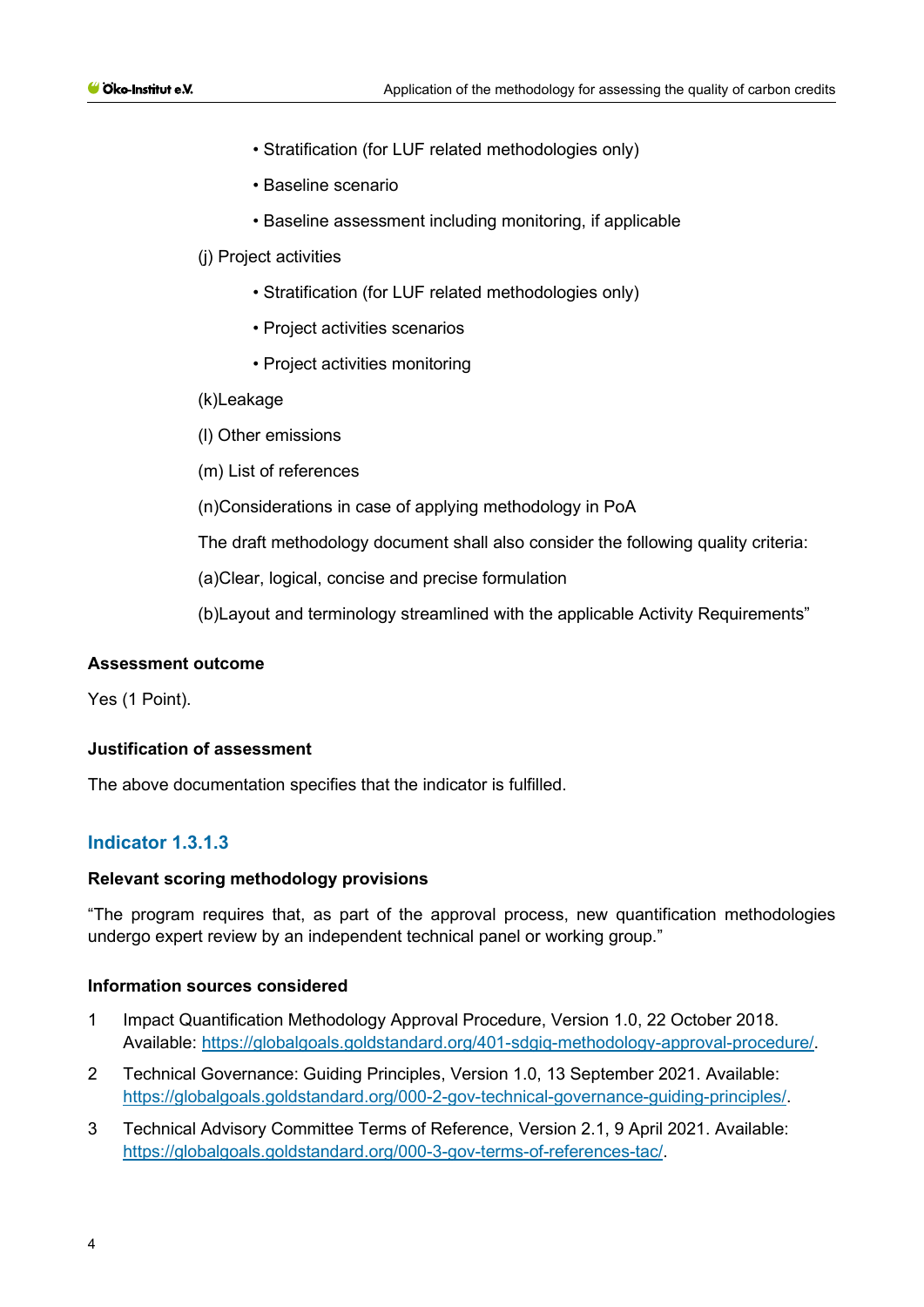## **Relevant carbon crediting program provisions**

- Provision 1 Source 1, section 3.1.1.3, page 5: "Once a draft methodology has been accepted for progression, the Gold Standard Secretariat will identify external and internal reviewers to conduct the in-depth review of the draft methodology. Two external subject matter experts with relevant background will be identified and appointed by the Gold Standard Secretariat. In addition, two internal reviewers will be identified by the sectoral Technical Advisory Committee (TAC) where:
	- (a) One reviewer will be from the relevant sectoral Gold Standard TAC, and
	- (b) One reviewer from the 'Energy TAC', 'Land-use TAC, and/or the 'Water TAC', in case the context of the proposed methodology is relevant to more than one sectors

The reviewers will assess the draft methodology based on the following:

- a) Requirements outlined in 3.1.1.2.
- b) Alignment with the Gold Standard for the Global Goals Principles & Requirements and the respective Activity Requirements
- c) Alignment with the latest version of the Gold Standard for the Global Goals Safeguarding Principles & Requirements
- d) Reputational risks for the Gold Standard

The Gold Standard Secretariat and the TAC shall choose reviewers to ensure no conflict of interest among the parties involved. In case a TAC member participates in the development of the methodology, the respective member may participate in the discussions but shall not vote on the methodology approval/ rejection decision

Provision 2 Source 2, section 4, page 4-5: "PRINCIPLE: Gold Standard technical governance shall be expert-led and focus on quality of outcome (for standards and methodologies) or on accuracy (for assurance and oversight).

IN PRACTICE:

- a. Gold Standard shall convene experts to govern and decide upon all technical developments. Where necessary, experts from outside the existing Gold Standard network shall be approached to join such groups and committees.
- b. The Gold Standard Secretariat shall recognise the limitations of its technical expertise and supplement this as required.
- c. For the development of standards and methodologies, best practice and quality of outcome shall be a core consideration, considering the views of stakeholders and matters of practicality as required.
- d. For the development of assurance and oversight procedures, the accuracy and veracity of claims arising shall be a core focus, as well as quality of performance of those responsible for audit."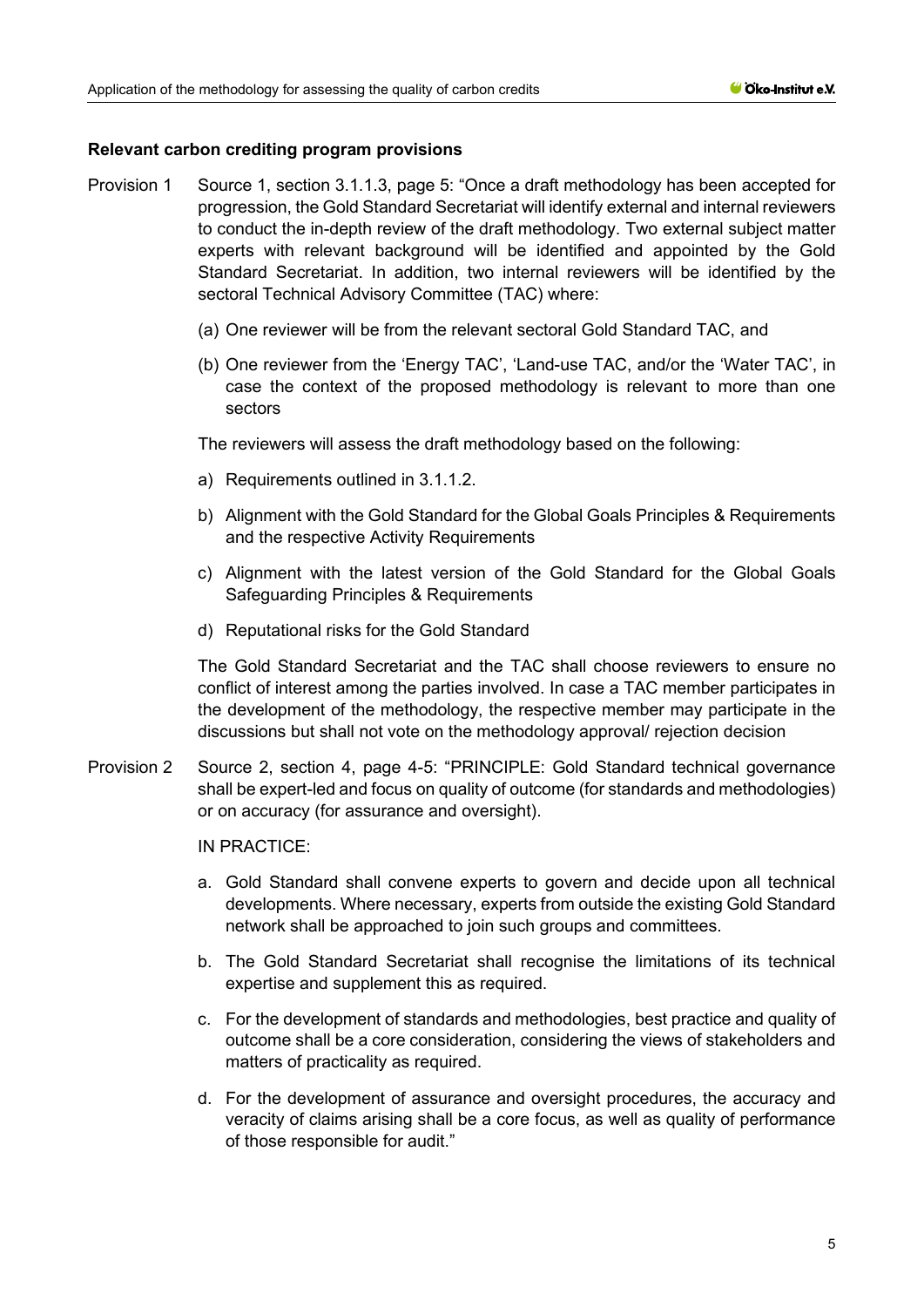Provision 3 Source 3, section 3.1, page 3-4: "RESPONSIBLITIES OF TECHNICAL ADVISORY **COMMITTEE** 

> 3.1 |Standards Development. Standards Development activities including approval of new standards, standards updates, rule changes and clarifications (where required), based on (not exhaustive)

- Developments under the UNFCCC, the Paris Agreement, the Sustainable Development Goals (SDGs) and other relevant reference frameworks
- Developments in the end-user markets served by Gold Standard and GS4GG
- Developments in best practice and research as relevant to Gold Standard and GS4GG
- Proposals from Secretariat, Gold Standard Board and the NGO supporter community
- Feedback and suggestions from market actors submitted to the TAC through Secretariat; and
- Emergence of innovations suitable for addition to the Gold Standard activities.

In the context of Environmental Markets, the TAC is also the body in charge of operationalising any future scope expansions of Gold Standard for Global Goals based on previous 'in principal' Board approval. Decision on whether to approve a change of scope ideally requires consensus among TAC members (of the relevant committee like Energy/Land Use) or a two third absolute majority of the TAC committee. Such approval should be based on the advice of the Secretariat and informed by a public stakeholder consultation where required."

Provision 4 Source 3, section 4, page 4-5: "On Secretariat's recommendation or on needs basis, the Technical Governance Committee (TGC) can establish and mandate new Technical Advisory Committees (TAC) to make decisions following the Standards Setting Procedure.

> The committees are set up on a permanent or semi-permanent basis as required. On Secretariat's recommendation or on needs basis, an appointed TAC may set up temporary working groups and dissolve once they have resolved their duties. The permanent committee defines specific decision-making modalities for Committees and Working Group that clarify any decision-making authority or limitations. With regards to Category 2 decisions as referred Standards Setting Procedure, two permanent TAC bodies are already in operation with the responsibility to oversee and administer Technical Governance;

- i. Energy Committee for Energy projects and
- ii. Land-use Committee for Land use portfolio of projects

The scope of responsibilities of these committees has been outlined in annex A of this document."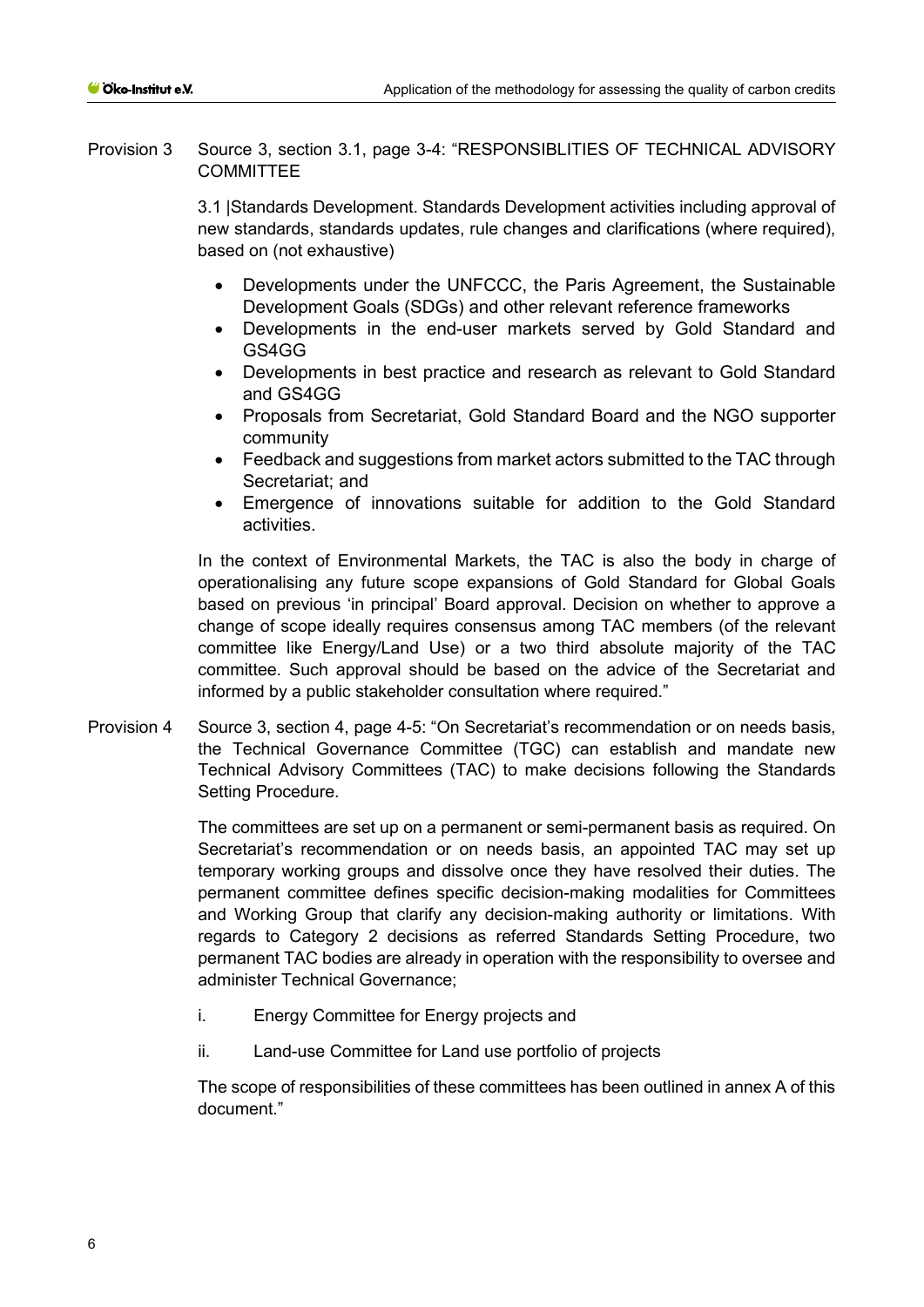#### **Assessment outcome**

Yes (2 Points).

# **Justification of assessment**

The above documentation specifies that the indicator is fulfilled. The Technical Advisory Committee is a body of technical experts responsible for standards development activities (Provision 1 and Provision 2) including approval of new standards, standards updates, rule changes and clarifications (Provision 3).

# **Indicator 1.3.1.4**

### **Relevant scoring methodology provisions**

"The program requires that the approval of new quantification methodologies must include a public stakeholder consultation."

# **Information sources considered**

- 1 Impact Quantification Methodology Approval Procedure, Version 1.0, 22 October 2018. Available: [https://globalgoals.goldstandard.org/401-sdgiq-methodology-approval-procedure/.](https://globalgoals.goldstandard.org/401-sdgiq-methodology-approval-procedure/)
- 2 Gold Standard Standards setting procedures, Version 2.1, 9 April 2021. Available: https://globalgoals.goldstandard.org/standards/000.1 V2.1 Gov Standards-Setting-[Procedure.pdf](https://globalgoals.goldstandard.org/standards/000.1_V2.1_Gov_Standards-Setting-Procedure.pdf)

#### **Relevant carbon crediting program provisions**

Provision 1 Source 1, section 3.1.1.5, page 6: "Once all CARs/Obs have been successfully closed, the revised draft methodology document may be published for public consultation for a 30-day period following the Gold Standard "Standard Setting Procedures". Please refer to Figure 1 for further details.

> The Gold Standard Secretariat shall compile and share the comments received during the public consultation with the methodology developer who shall address the relevant comments and incorporate them in the draft methodology document."

- Provision 2 Source 1, section 3.1.1.1, page 4: "The decision for stakeholder consultation shall be at the discretion of the Gold Standard Technical Governance Committee [TGC] or another appointed committee. For example, new cross-cutting, first-of-kind, complex methodologies or, in some cases, new methodologies or updates may require a 30 day public consultation."
- Provision 3 Source 2, section 3.5.1, page 8: "As a part of the Standard development or revision process, the Secretariat shall target key stakeholder groups which include both those who will be directly impacted by the implementation of the Standard and those who are indirectly affected, giving an opportunity to all groups to contribute to the development of the Standard."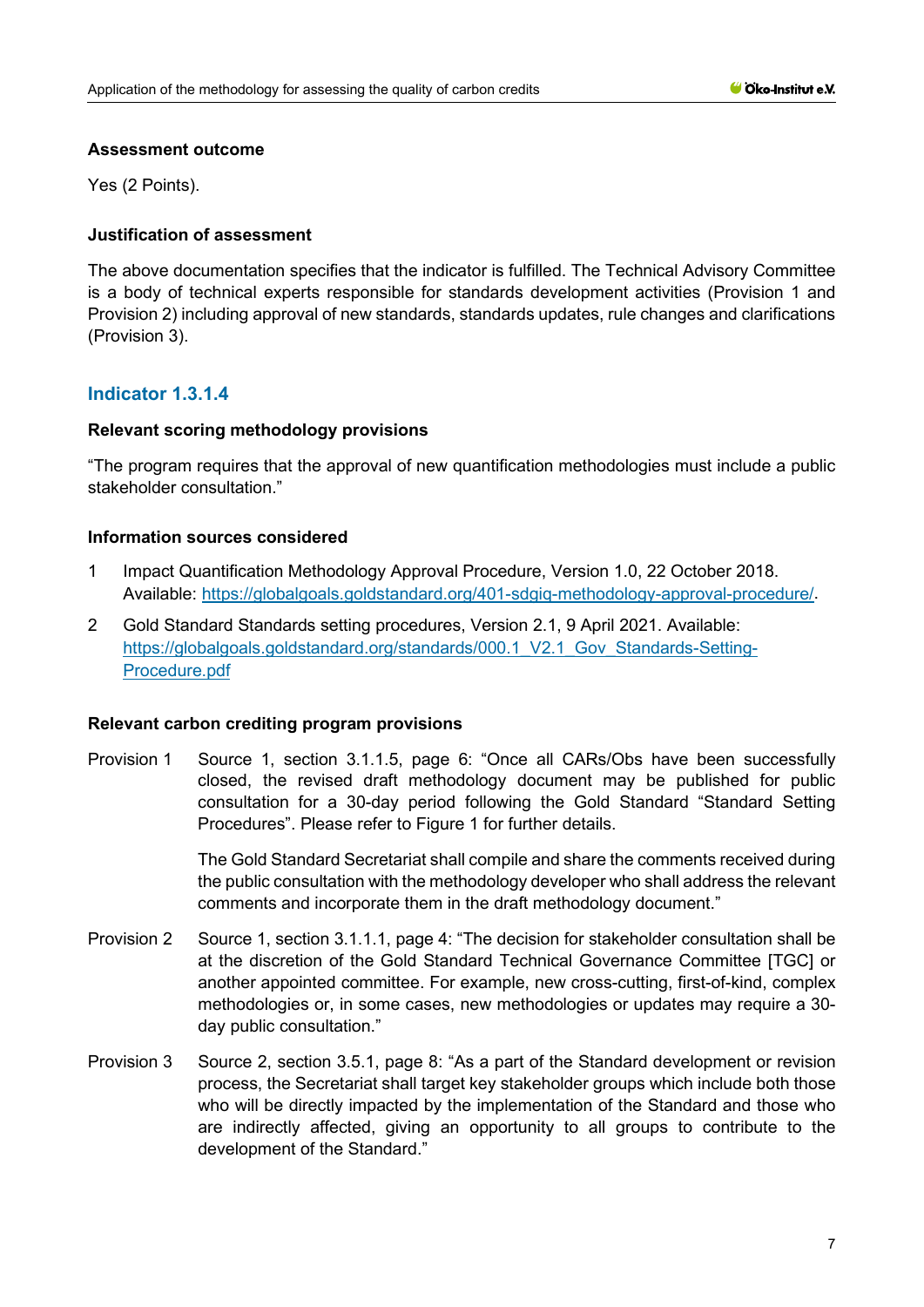- Provision 4 Source 2, section 3.5.2, page 8: "All stakeholder consultations shall follow the Gold Standard Stakeholder Consultation Policy. The Secretariat shall maintain a dedicated area on the organisation's website for all ongoing consultation."
- Provision 5 Source 2, section 3.1.1, page 4-5: "Table 2 explains the types of documents and categories (as related to Table 1, above) of decision making within Gold Standard:

Table 2 - Categories of Documents and Technical Developments

| <b>Document</b><br><b>Series</b>       | <b>CATEGORY 1</b><br><b>Matters reviewed and</b><br>mandated<br>by the TGC                                                                                                                                         | <b>CATEGORY 2</b><br><b>Matters reviewed and</b><br>approved<br>by a permanent Committee                                                                     |
|----------------------------------------|--------------------------------------------------------------------------------------------------------------------------------------------------------------------------------------------------------------------|--------------------------------------------------------------------------------------------------------------------------------------------------------------|
| []                                     |                                                                                                                                                                                                                    |                                                                                                                                                              |
| $400 -$ Impact<br><b>Methodologies</b> | - New cross-cutting or first of its<br>kind (outside given Committee<br>scope)<br>- Publication of terms of<br>reference/key principles and<br>rationale<br>- 1 round (30 days) of public<br>consultation required | - New methodologies or updates<br>to same (within a given<br>Committee) scope<br>- 1 round (30 days) of public<br>consultation at discretion of<br>Committee |

### **Assessment outcome**

No (0 Points).

# **Justification of assessment**

Step 5 of the Gold Standard methodology approval process specifies that "the revised draft methodology document may be published for public consultation for a 30-day period following the Gold Standard ´Standard Setting Procedures" (Provision 1) at the discretion of the Gold Standard Technical Governance Committee or another appointed committee (Provision 2). The Standard Setting Procedures document identifies that the Secretariat will target key stakeholders for consultation (30 days) for "new cross-cutting or first-of-kind methodologies" or for "new methodologies or updates to same" (Provision 5). From these provisions it appears that the consultation of public stakeholders is an option but not pursued for all new methodologies proposed for approval. Therefore, this indicator is not fulfilled.

# **Indicator 1.3.1.5**

# **Relevant scoring methodology provisions**

"The program requires that all quantification methodologies be reviewed and updated at least every five years to verify that they continue ensuring environmental integrity. The program may provide for exceptions from this rule (e.g. in case of rarely used quantification methodologies or if the review is pending due to forthcoming decisions by other bodies such as governments or guidance setting institutions)."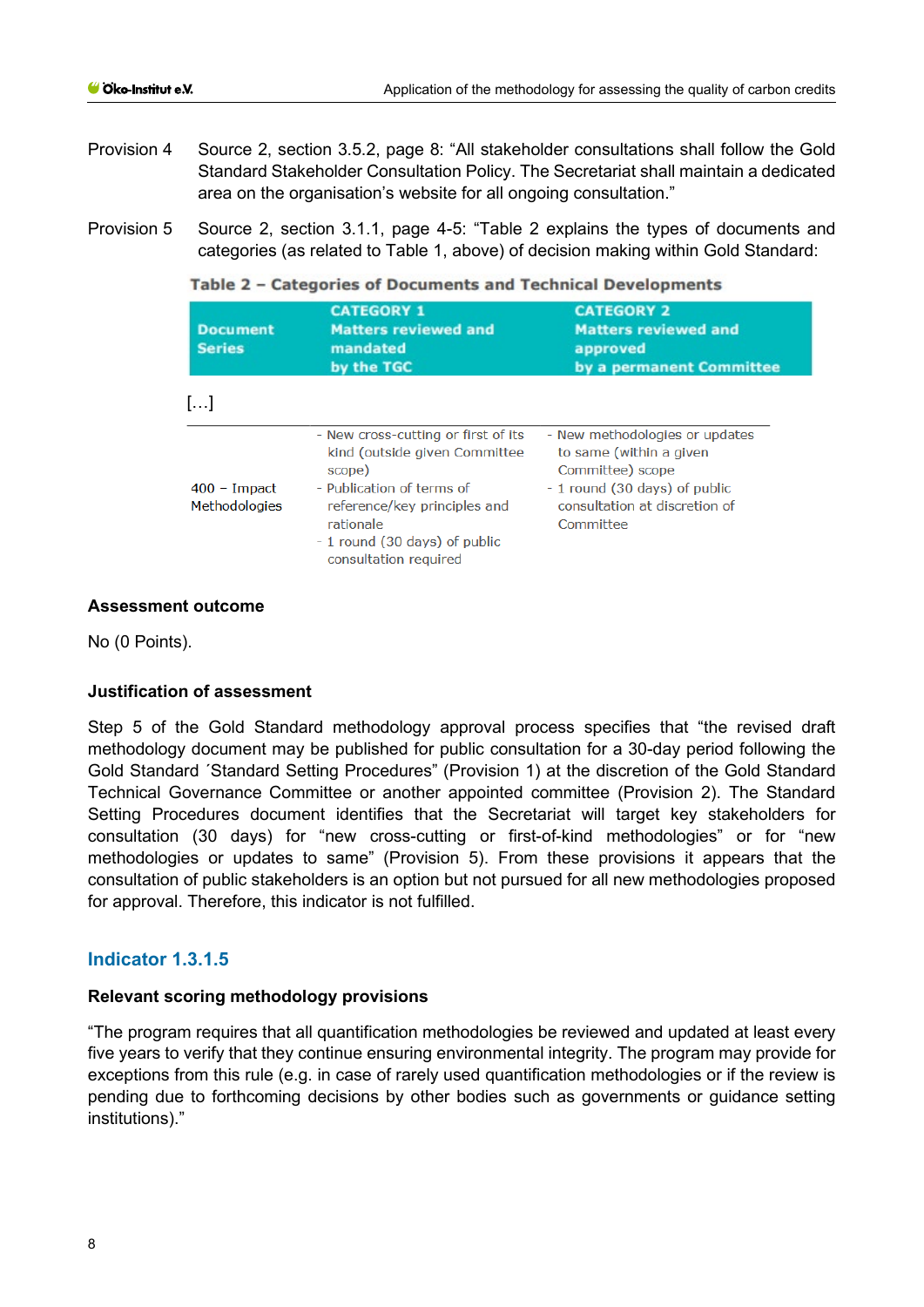1 Gold Standard Standards setting procedures, Version 2.1, 9 April 2021. Available: https://globalgoals.goldstandard.org/standards/000.1 V2.1 Gov Standards-Setting-[Procedure.pdf](https://globalgoals.goldstandard.org/standards/000.1_V2.1_Gov_Standards-Setting-Procedure.pdf)

#### **Relevant carbon crediting program provisions**

- Provision 1 Source 1, section 5.1.1, page 8: "All the Standards documentation shall be reviewed at a minimum of five years or periodically as requested by the external party or the TGC. The revisions can be specific to a document or the entire Standards documentation as deemed appropriate. The Secretariat shall inform its stakeholders of the planned date of revision of Standard or its Modules."
- Provision 2 Source 1, section 1.1.1, page 2: "The Gold Standard Secretariat, governed by the Technical Governance Committee (TGC) is responsible for the development (including the initiation, design, authoring and development) of all Standards under Gold Standard for the Global Goals (GS4GG). 'Standard' is used as an overarching term throughout this document and may refer to the following list and any associated procedures, guidelines, templates:
	- ⎯ 000 Series –Technical Governance Principles & Requirements
	- -100 Series -Principles & Requirements
	- -200 Series Activity Requirements
	- -300 Series Contextual Requirements
	- -400 Series –Impact Quantification Methodologies
	- -500 Series -Product Requirements"

# **Assessment outcome**

Yes (1 Point).

# **Justification of assessment**

The above documentation specifies that the indicator is fulfilled. "Standard" is used as an overarching term for Gold Standard documentation and includes also Impact Quantification Methodologies (Provision 2), and all Standards must be reviewed at a minimum of every 5 years (Provision 1).

# **Indicator 1.3.1.6**

#### **Relevant scoring methodology provisions**

"The program has procedures in place to suspend the use of quantification methodologies in cases where new information, such as new scientific studies, indicate that emission reductions or removals are being over-estimated or that additionality may not be ensured."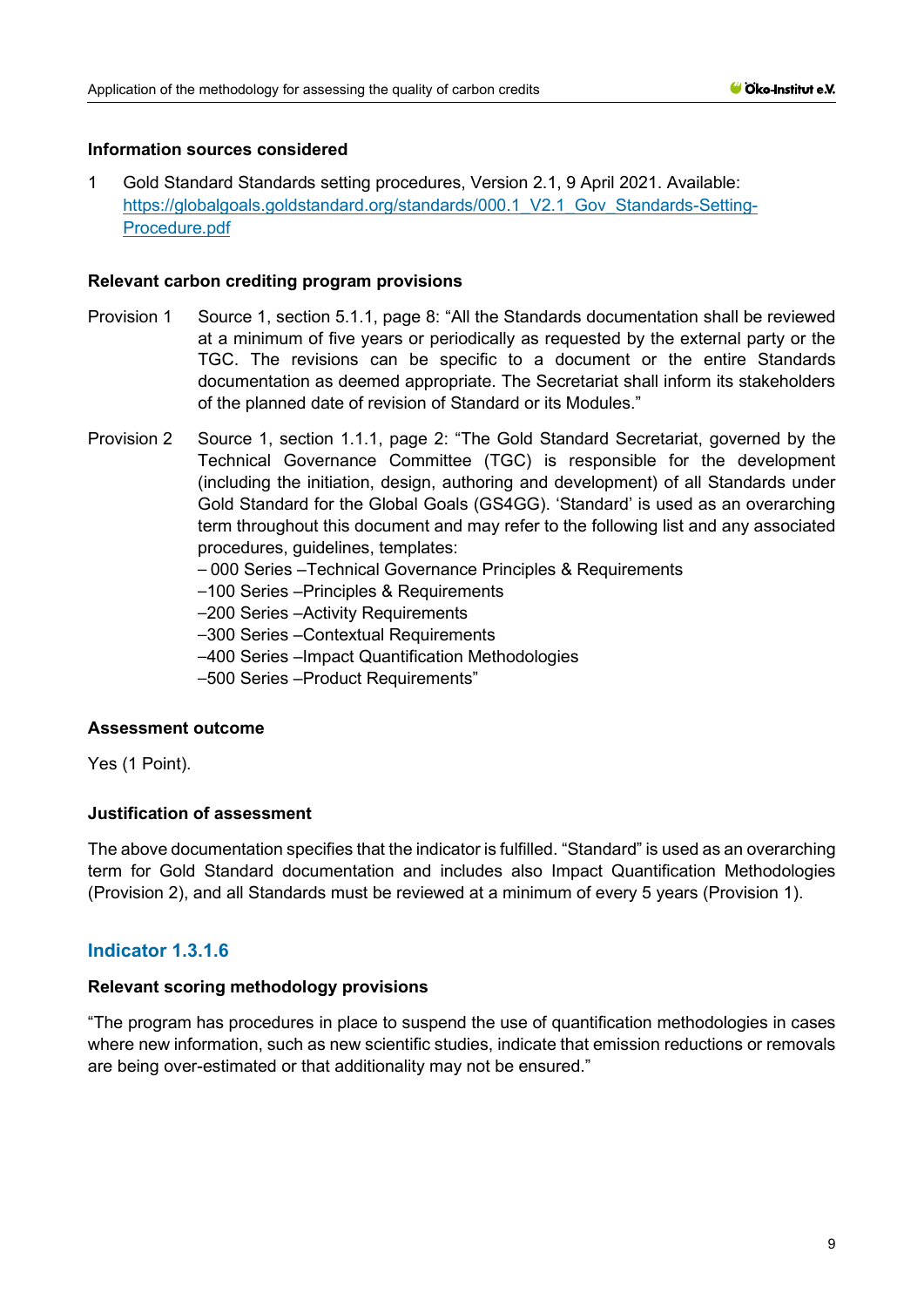- 1 Standards setting procedures, Version 2.1, 9 April 2021. Available: https://globalgoals.goldstandard.org/standards/000.1 V2.1 Gov Standards-Setting-[Procedure.pdf](https://globalgoals.goldstandard.org/standards/000.1_V2.1_Gov_Standards-Setting-Procedure.pdf)
- 2 GHG Emissions Reduction & Sequestration Product Requirements, Version 2.0, 1 April 2021. Available: [https://globalgoals.goldstandard.org/501-pr-ghg-emissions-reductions](https://globalgoals.goldstandard.org/501-pr-ghg-emissions-reductions-sequestration/)[sequestration/.](https://globalgoals.goldstandard.org/501-pr-ghg-emissions-reductions-sequestration/)

# **Relevant carbon crediting program provisions**

- Provision 1 Source 1, section 4.1.1, page 8: "All allegations, grievances and complaints regarding standards setting shall be directed through the Gold Standard Grievance Procedure."
- Provision 2 Source 1, section 5.1.1, page 8: "All the Standards documentation shall be reviewed at a minimum of five years or periodically as requested by the external party or the TGC. The revisions can be specific to a document or the entire Standards documentation as deemed appropriate. The Secretariat shall inform its stakeholders of the planned date of revision of Standard or its Modules."
- Provision 3 Source 2, section 8.1.2, page 8: "The Gold Standard, subject to decision from the TAC, reserves the right to enforce revision to the applied methodology(ies) at any point, in case its application by a project/VPA has resulted and/or will result in overestimation of emission reductions."

#### **Assessment outcome**

No (0 Points).

# **Justification of assessment**

The above documentation identifies a grievance policy – in case a stakeholder identified a methodological issue with a quantification methodology(Provision 1). Also, the requirement for methodological review and revision (if necessary) that could be implemented in the case of new information that would impact the environmental integrity of projects implemented following the direction of methodologies would likely resolve some cases where new information could be addressed through a revision of the methodology (Provision 2) and the TAC can enforce the need for revision at any point to prevent the occurrence of overestimation (Provision 3). However, there is no procedure identified to suspend the use of a methodology during the revision process nor to suspend a methodology indefinitely due to an issue that is not resolvable through revision. The indicator is therefore not fulfilled.

# **Indicator 1.3.1.7**

# **Relevant scoring methodology provisions**

"The program clearly defines that a carbon credit unit represents one metric ton of  $CO<sub>2</sub>$  equivalent of GHG emission reductions or removals and identifies the underlying GWP values used to calculate the  $CO<sub>2</sub>$  equivalence (e.g., the source of the GWP value and the time horizon used)."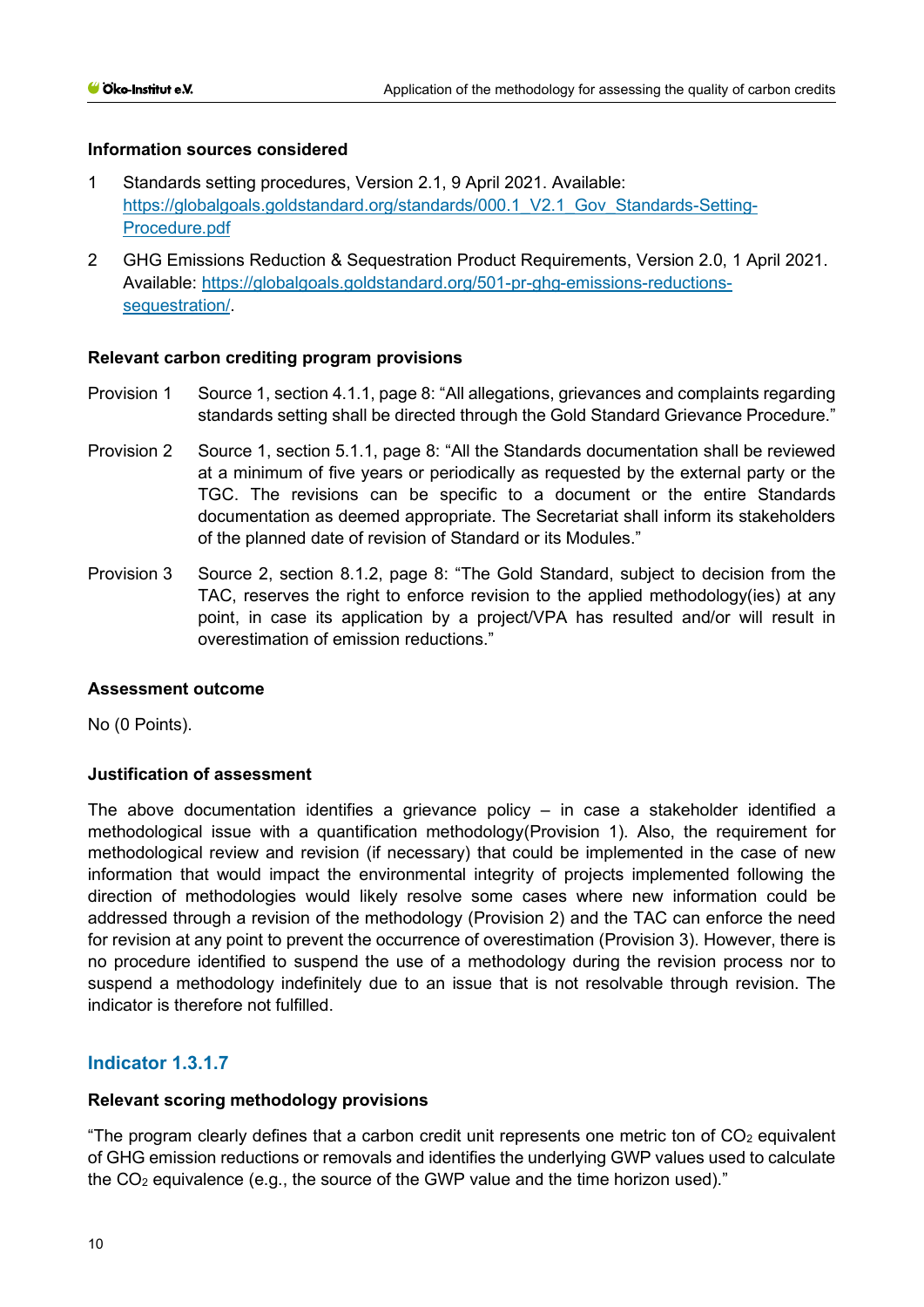1 Program Website, FAQ, [https://www.goldstandard.org/resources/faqs.](https://www.goldstandard.org/resources/faqs) Last accessed 18 January 2022.

# **Relevant carbon crediting program provisions**

Provision 1 Source 1: "A carbon credit, sometimes called a carbon offset, represents the certified reduction or removal of one tonne of carbon dioxide equivalent (tCO2e) from the atmosphere."

# **Assessment outcome**

Yes (1 Point).

# **Justification of assessment**

Provision 1 specifies that the indicator is fulfilled.

# **Indicator 1.3.1.8**

# **Relevant scoring methodology provisions**

"The program requires in its general program provisions (rather than only in its specific quantification methodologies) that emission reductions or removals be determined in a conservative manner (rather than using the most accurate estimate) to ensure that emission reductions or removals are not overestimated (this prioritization of conservativeness over accuracy acknowledges that uncertainty exists with even the most accurate estimates)

# OR

The program requires in its general program provisions (rather than only in its specific quantification methodologies) that emission reductions or removals be determined in a conservative manner (rather than using the most accurate estimate) to ensure that emission reductions or removals are not overestimated, unless emission reductions or removals can be determined with a very high accuracy, in which case no conservativeness needs to be included in the quantification."

# **Information sources considered**

- 1 Gold Standard Principles & Requirements, Version 1.2, October 2019. Available: [https://globalgoals.goldstandard.org/101-par-principles-requirements/.](https://globalgoals.goldstandard.org/101-par-principles-requirements/)
- 2 Gold standard GHG Emissions Reduction & Sequestration Product Requirements, Version 2.0, 1 April 2021. Available: [https://globalgoals.goldstandard.org/501-pr-ghg-emissions](https://globalgoals.goldstandard.org/501-pr-ghg-emissions-reductions-sequestration/)[reductions-sequestration/.](https://globalgoals.goldstandard.org/501-pr-ghg-emissions-reductions-sequestration/)
- 3 Gold Standard Technical Governance: Guiding Principles, Version 2.0, 13 September 2021. Available: https://globalgoals.goldstandard.org/standards/000.2 V1.0 Gov Technical-[Governance-Guiding-Principles.pdf](https://globalgoals.goldstandard.org/standards/000.2_V1.0_Gov_Technical-Governance-Guiding-Principles.pdf)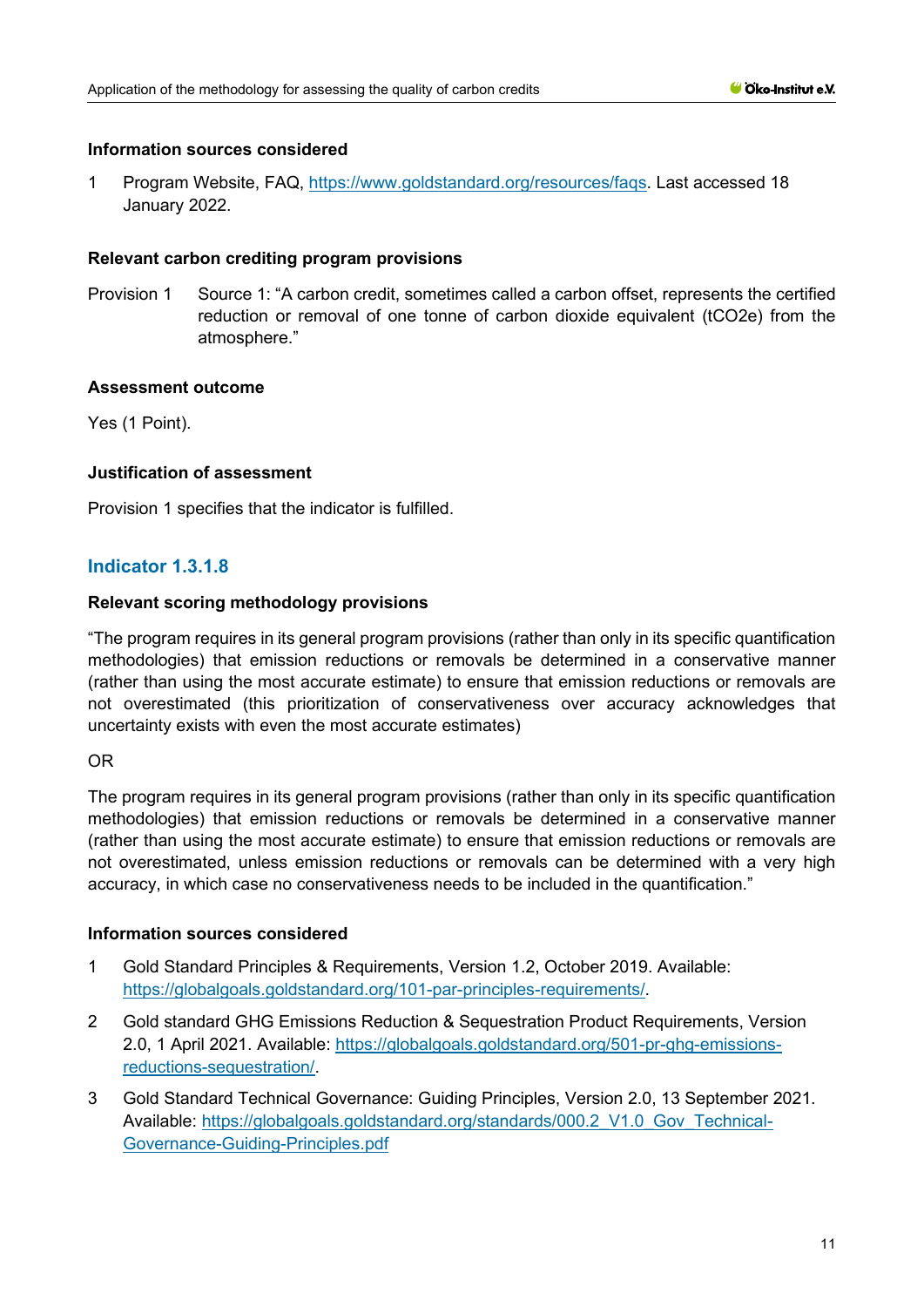## **Relevant carbon crediting program provisions**

- Provision 1 Source 1, section 4.1.8, page 9: "The Project shall define both the Baseline and Project Scenarios. These are defined as follows:
	- (a) Baseline Scenario: The Baseline Scenario is defined as the reasonable, conservative scenario that would exist in the absence of the project. While setting the Baseline Scenario, the Project Developer shall consider the relevant applicable legislation and how effectively these are enforced."
- Provision 2 Source 3, section 3, page 4: "CONSISTENCY AND ACCURACY PRINCIPLE: Technical governance shall ensure the consistency of rationale and detail and the accuracy and veracity of claims arising from the use of the standard and assurance. IN PRACTICE: This means that

a. The approach to technical governance shall include the cross-referencing and involvement of members and stakeholders from various aspects to ensure overall consistency.

b. The truthfulness, accuracy and verifiability of claims arising shall be a core consideration of new standards and methodologies as well as major updates."

### **Assessment outcome**

Neither of the two conditions specified in the scoring methodology are fulfilled (0 Points).

#### **Justification of assessment**

The Gold Standard Principles and Requirements requires all projects to determine their baseline scenario which is defined as the "reasonable, conservative scenario that would exist in the absence of the project" (Provision 1). Provision 2 also identifies the importance of accuracy but Source 3 does not mention conservativeness. Except for this section, there are no provisions in the Gold Standard general documents that require a conservative approach to calculating emission reductions and no specific considerations for addressing uncertainty through a conservative approach. Therefore, none of the two conditions specified in the methodology are fulfilled. This corresponds to 0 points.

# **Indicator 1.3.1.9**

#### **Relevant scoring methodology provisions**

"The program requires in its general program provisions that, before approving a methodology, the level of uncertainty of emission reductions and removals is identified, or that a provision is included in the methodology requiring that each project applying the methodology must determine the level of uncertainty in quantifying the emission reductions or removals."

#### **Information sources considered**

1 Impact Quantification Methodology Approval Procedure, Version 1.0, 22 October 2018. Available: [https://globalgoals.goldstandard.org/401-sdgiq-methodology-approval-procedure/.](https://globalgoals.goldstandard.org/401-sdgiq-methodology-approval-procedure/)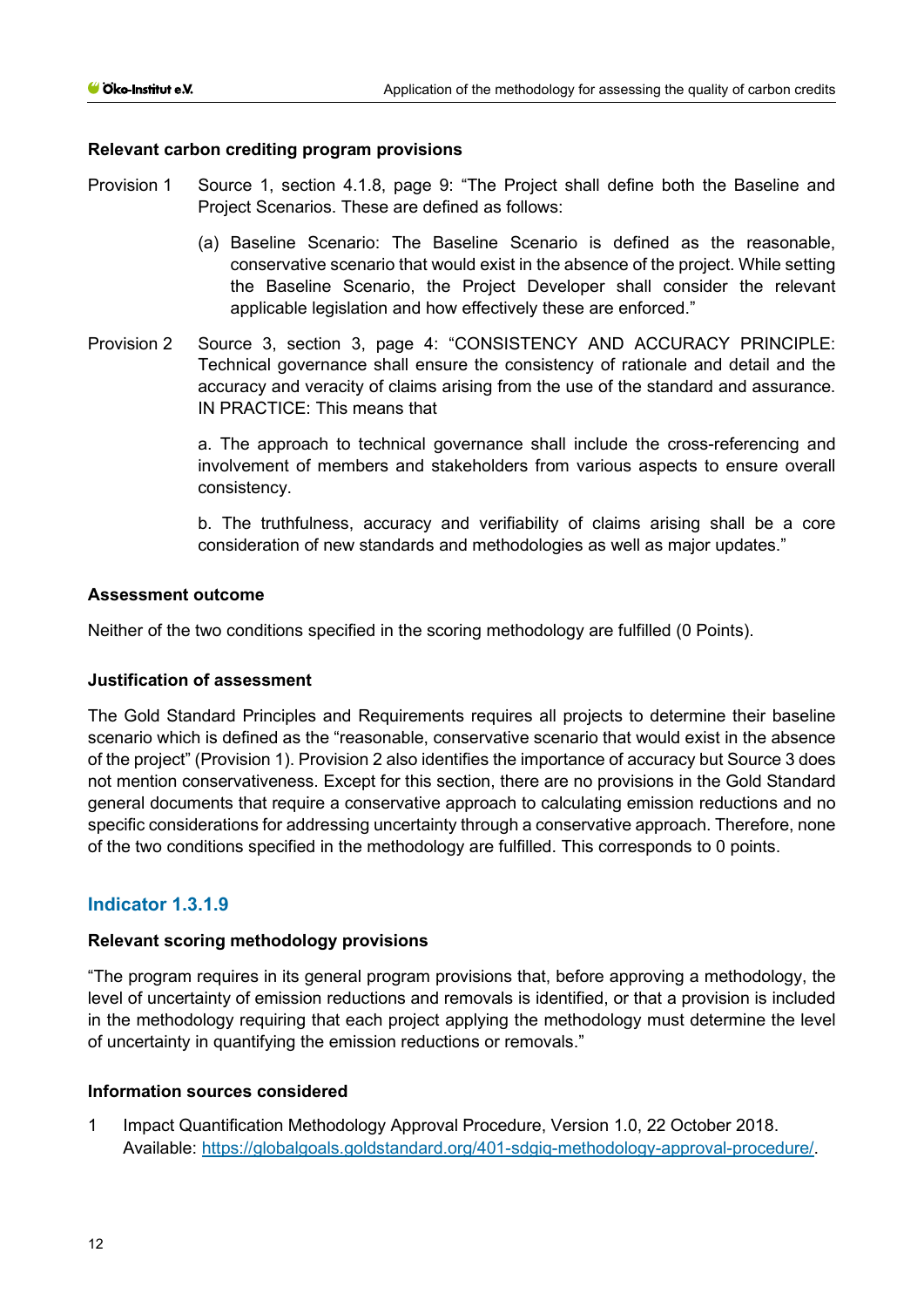- 2 Gold Standard Land Use & Forests Activity Requirements, Version 1.2.1, 2 April 2020. Available: [https://globalgoals.goldstandard.org/203-ar-luf-activity-requirements/.](https://globalgoals.goldstandard.org/203-ar-luf-activity-requirements/)
- 3 Gold Standard Standards setting procedures, Version 2.1, 9 April 2021. Available: https://globalgoals.goldstandard.org/standards/000.1 V2.1 Gov Standards-Setting-[Procedure.pdf](https://globalgoals.goldstandard.org/standards/000.1_V2.1_Gov_Standards-Setting-Procedure.pdf)
- 4 Gold Standard Technical Governance: Guiding Principles, Version 2.0, 13 September 2021. Available: https://globalgoals.goldstandard.org/standards/000.2 V1.0 Gov Technical-[Governance-Guiding-Principles.pdf](https://globalgoals.goldstandard.org/standards/000.2_V1.0_Gov_Technical-Governance-Guiding-Principles.pdf)

#### **Relevant carbon crediting program provisions**

- Provision 1 Source 2, Annex A, section 1.1.1, page 22: "Estimated greenhouse gas emissions and removals resulting from Land Use and Forestry (LUF) activities have uncertainties associated with the measurements/ estimates of various parameters, especially area or other activity data, carbon stocks, biomass growth rates, expansion factors, emission factors and other coefficients."
- Provision 2 Source 2, Annex A, section 1.1.2, page 22: "This guideline provides a step-by-step approach on how to treat uncertainties in LUF projects and how to comply with the required target precision of 20% of the mean at a 90% confidence level.[1"](#page-12-0)
- Provision 3 Source 2, Annex A, section 1.1.3, page 22: "This guideline does not provide requirements for the estimation of uncertainties. Rather, it is assumed that the uncertainties associated with the various input data are known, either as estimates based on sound statistical sampling/measurement or published values, or default values given in IPCC Guidelines (2006), IPCC GPG -LULUCF (2003)."
- Provision 4 Source 2, Annex A, section 1.1.4, page 22: "To accommodate that measurements are not always available to projects, and IPCC default factors following tier 1 approach do not meet Gold Standard requirements for project data and precision level, this guideline incorporates three approaches for baseline and project activity quantification:
	- (a) Approach 1: requires on-site measurements to directly document pre-project and project activity data.
	- (b) Approach 2: uses peer-reviewed publications to quantify baseline and project activity data. Project owners need to prove that the research results are conservative and applicable to the project site and management practice.
	- (c) Approach 3: applies default factors to quantify changes but a discounting factor (Uncertainty Deduction) must be applied if compliance with the uncertainty threshold of ±20% at a 90% confidence interval is not satisfied."
- Provision 5 Source 2, Annex A, section 1.1.5, page 22: "Generally, the most specific approach possible with the data available must be chosen."

<span id="page-12-0"></span><sup>1</sup> For parameters also applied in Gold Standard Energy such as fuel emission factors the Gold Standard precision of 10% of the mean at the 90% confidence level must be applied.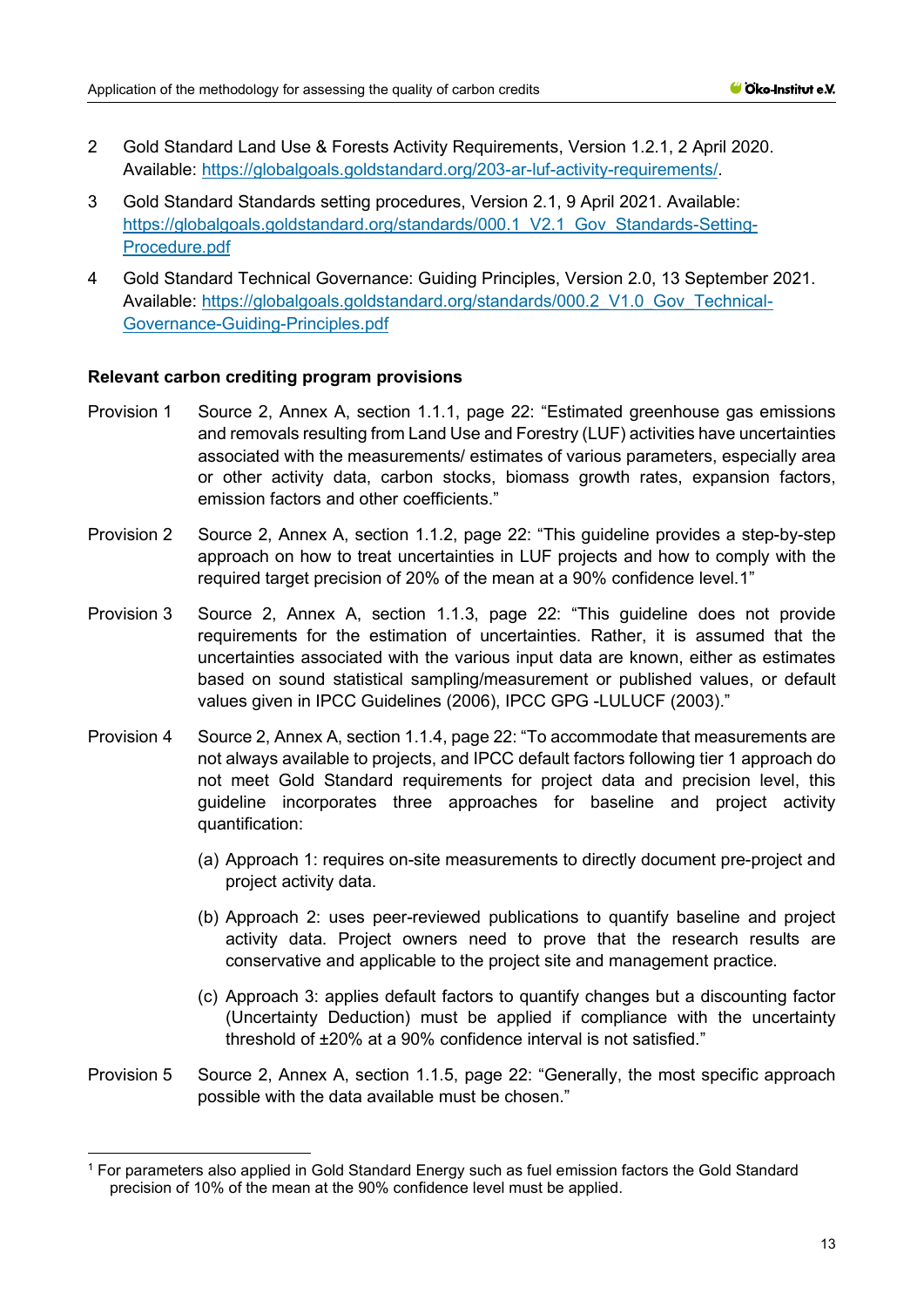Provision 6 Source 4, section 3, page 4: "CONSISTENCY AND ACCURACY PRINCIPLE: Technical governance shall ensure the consistency of rationale and detail and the accuracy and veracity of claims arising from the use of the standard and assurance. IN PRACTICE: This means that

> a. The approach to technical governance shall include the cross-referencing and involvement of members and stakeholders from various aspects to ensure overall consistency.

> b. The truthfulness, accuracy and verifiability of claims arising shall be a core consideration of new standards and methodologies as well as major updates."

### **Assessment outcome**

No (0 Points).

# **Justification of assessment**

No general program provisions could be identified with respect to this indicator. Uncertainty is partially addressed in specific quantification methodologies; however, this often covers only a part of the overall emission reduction quantification. The indicator is therefore not fulfilled.

# **Indicator 1.3.1.10**

### **Relevant scoring methodology provisions**

"The program requires in its general program provisions (rather than only in its specific quantification methodologies) that the degree of conservativeness in quantifying emission reductions or removals be based on the magnitude of uncertainty in the estimation of emission reductions and removals (i.e., applying a larger degree of conservativeness in case of higher uncertainties)."

#### **Information sources considered**

- 1 Gold Standard Land Use & Forests Activity Requirements, Version 1.2.1, 2 April 2020. Available: [https://globalgoals.goldstandard.org/203-ar-luf-activity-requirements/.](https://globalgoals.goldstandard.org/203-ar-luf-activity-requirements/)
- 2 Gold Standard Principles & Requirements, Version 1.2, October 2019. Available: [https://globalgoals.goldstandard.org/101-par-principles-requirements/.](https://globalgoals.goldstandard.org/101-par-principles-requirements/)
- 3 Gold Standard GHG Emissions Reduction & Sequestration Product Requirements, Version 2.0, 1 April 2021. Available: [https://globalgoals.goldstandard.org/501-pr-ghg-emissions](https://globalgoals.goldstandard.org/501-pr-ghg-emissions-reductions-sequestration/)[reductions-sequestration/.](https://globalgoals.goldstandard.org/501-pr-ghg-emissions-reductions-sequestration/)

#### **Relevant carbon crediting program provisions**

Provision 1 Source 1, section 1.1.6, page 23-24: "Under Approach 1 data is measured within each stratum and shall follow accepted sampling and analysis protocols. The project owner shall use Special Guidance for Smallholder Projects Data. Data is measured within each stratum and shall follow accepted sampling and analysis protocols.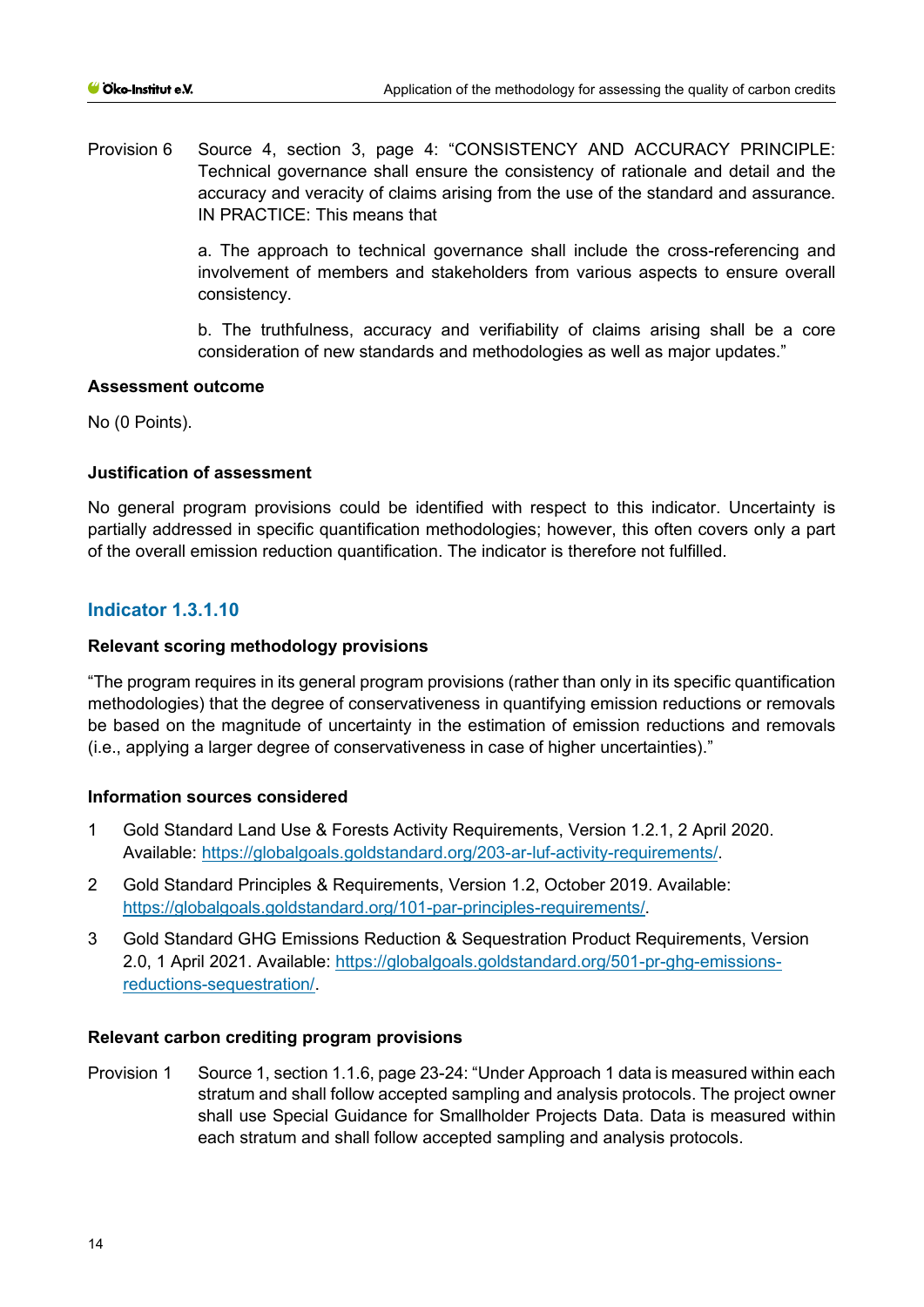- (a) If the uncertainty of estimated value is less than or equal to 20% of the mean change value then the project owner may use the estimated value without any deduction for uncertainty, i.e.  $UD = 0$ .
- (b) If the uncertainty is greater than 20% of the mean value, then the project owner shall either increase the sampling effort to achieve this target or the project owner shall use the estimated value subject to an Uncertainty Deduction (UD) in table 1 below (see approach 3)."
- Provision 2 Source 1, section 1.1.7, page 24: "Approach 2
	- (a) Data is derived from peer reviewed published literature. Evidence for applicability of the literature values to the project site has to be provided with respect to climate factors (e.g. precipitation levels and seasonal distribution), soil and vegetation types as well as current and historic management systems (e.g. crops, tillage techniques, fertilization). Direct application of literature values is only permitted if the source conditions match the project environment, evidence of which shall be provided. Furthermore, literature values shall only be applied within the spatial and temporal dimensions analysed in the original source (e.g. SOC depth, timespan for which changes are documented). If a range of parameter values are given in a source or data is aggregated across various factor levels (e.g. average in a region, across a range of soil types), the most conservative value shall be used.
	- (b) Alternatively, values from literature may be verified by comparing them to measurements in a set of sample sites within the respective project stratum to indicate conservativeness of the parameter values applied. Such measurements are required if evidence for applicability (as listed above) of literature values is deemed insufficient by an auditor.
	- (c) The project owner shall use precision of 20% of the mean at the 90% confidence level as the criteria for reliability of estimates"
- Provision 3 Source 1, section 1.1.8, page 24-25: "Special Guidance for Smallholder Projects
	- (a) Data is derived from peer reviewed published literature. Evidence for applicability of the literature values to the project site has to be provided with respect to climate factors (e.g. precipitation levels and seasonal distribution), soil and vegetation types as well as current and historic management systems (e.g. crops, tillage techniques, fertilization). Direct application of literature values is only permitted if the source conditions match the project environment, evidence of which shall be provided. Furthermore, literature values shall only be applied within the spatial and temporal dimensions analysed in the original source (e.g. SOC depth, timespan for which changes are documented). If a range of parameter values are given in a source or data is aggregated across various factor levels (e.g. average in a region, across a range of soil types), the most conservative value shall be used.
	- (b) Alternatively, values from literature may be verified by comparing them to measurements in a set of sample sites within the respective project stratum to indicate conservativeness of the parameter values applied. Such measurements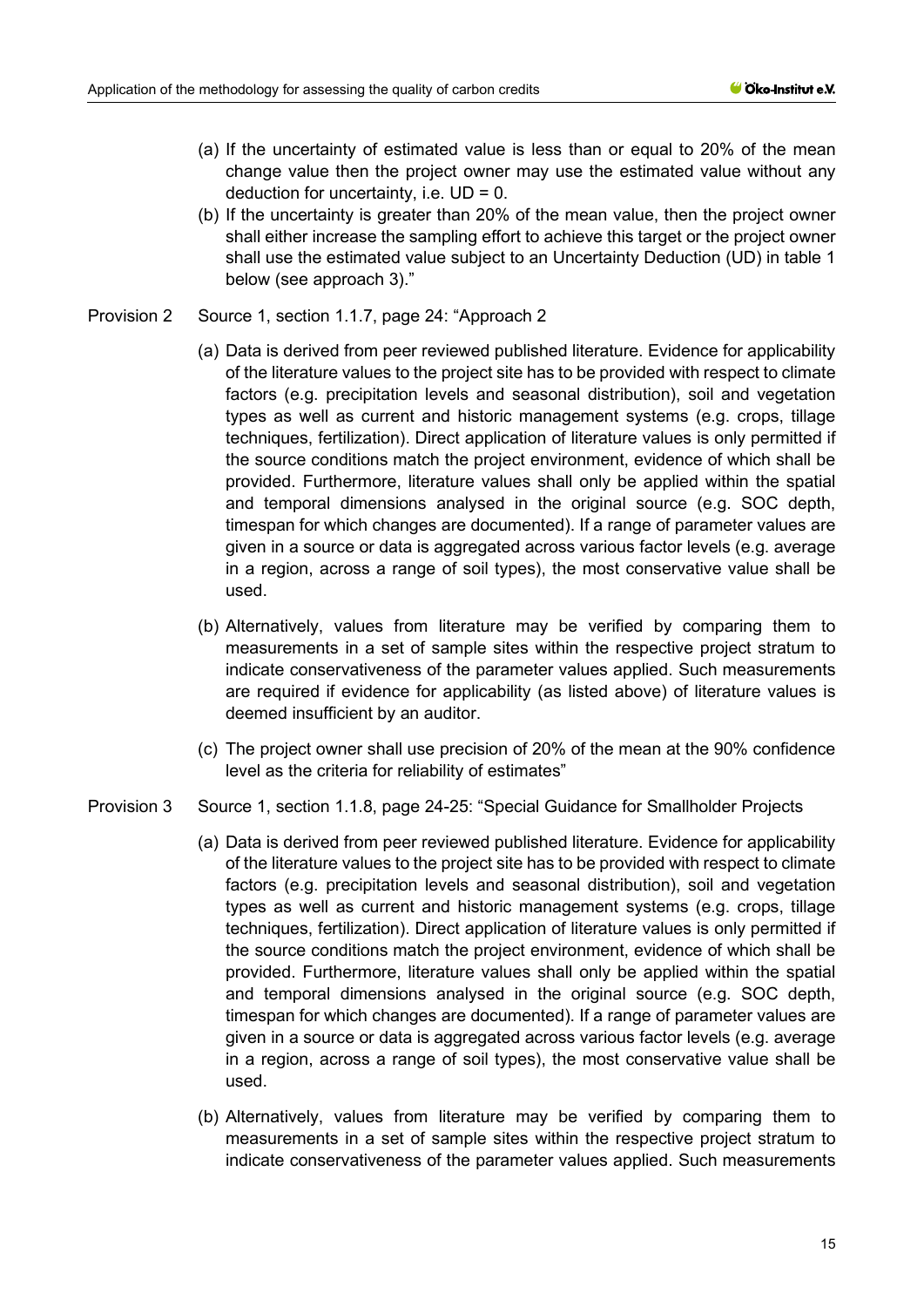are required if evidence for applicability (as listed above) of literature values is deemed insufficient by an auditor.

- (c) If the uncertainty of estimates is less than or equal to 20% of the mean change value then the project owner may use the estimated value without any deduction for uncertainty, i.e.  $UD = 0$ . If the uncertainty is greater than 20% of the mean value, then the project owner shall use the estimated value subject to an Uncertainty Deduction (UD) in table 1 below (see approach 3)."
- Provision 4 Source 1, section 1.1.9, page 25: "Approach 3
	- (a) Project owners may use published default factors such as IPCCs. However, as IPCC default factors are often available on tier 1 level only and are thus too generic for project level with high resulting errors for an individual site (or product), Gold Standard provides a discounting approach for those default factors which do not meet the Gold Standard uncertainty threshold of ±20% at a 90% confidence interval.
	- (b) If the uncertainty is less than or equal to 20% of the mean change value then the project owner may use the estimated value without any deduction for uncertainty, i.e.  $UD = 0$ . If the uncertainty is greater than 20% of the mean value, then the project owner shall use the estimated value subject to an Uncertainty Deduction (UD) in Table 1:

| <b>Uncertainty</b><br>[ <sub>U</sub> ] | Table 2: Uncertainty discounting approach<br>Uncertainty Deduction [UD] (% of U)                                                                |
|----------------------------------------|-------------------------------------------------------------------------------------------------------------------------------------------------|
| $20 < U \leq 30\%$                     | 50%                                                                                                                                             |
| $30 < U \leq 40\%$                     | 75%                                                                                                                                             |
| $40 < U \leq 50\%$                     | 100%                                                                                                                                            |
| Example:                               | Estimated mean = $60\pm30$ kgCO2e<br>Calculate Uncertainty $U = 30/60 = 50\%$<br>Resulting Uncertainty Deduction $UD = 100\% * 30 = 30$ kg CO2e |

Provision 5 Source 1, section 1.1.10, page 25-26: "The Uncertainty Deductions shall always be applied in the most conservative way, i.e. limiting the activities' GHG benefits to the lower end of the confidence interval. Discounted conservative mean:

> For stocks / GHG removals: In baseline = 60 + 30 = 90 kgCO2eq In project =  $60 -30 = 30$  kgCO2eq For GHG emissions: In baseline =  $60 - 30 = 30$  kgCO2eq In project =  $60 + 30 = 90$  kgCO2eq"

#### **Assessment outcome**

Land-use and forestry activities: Yes (1 Point).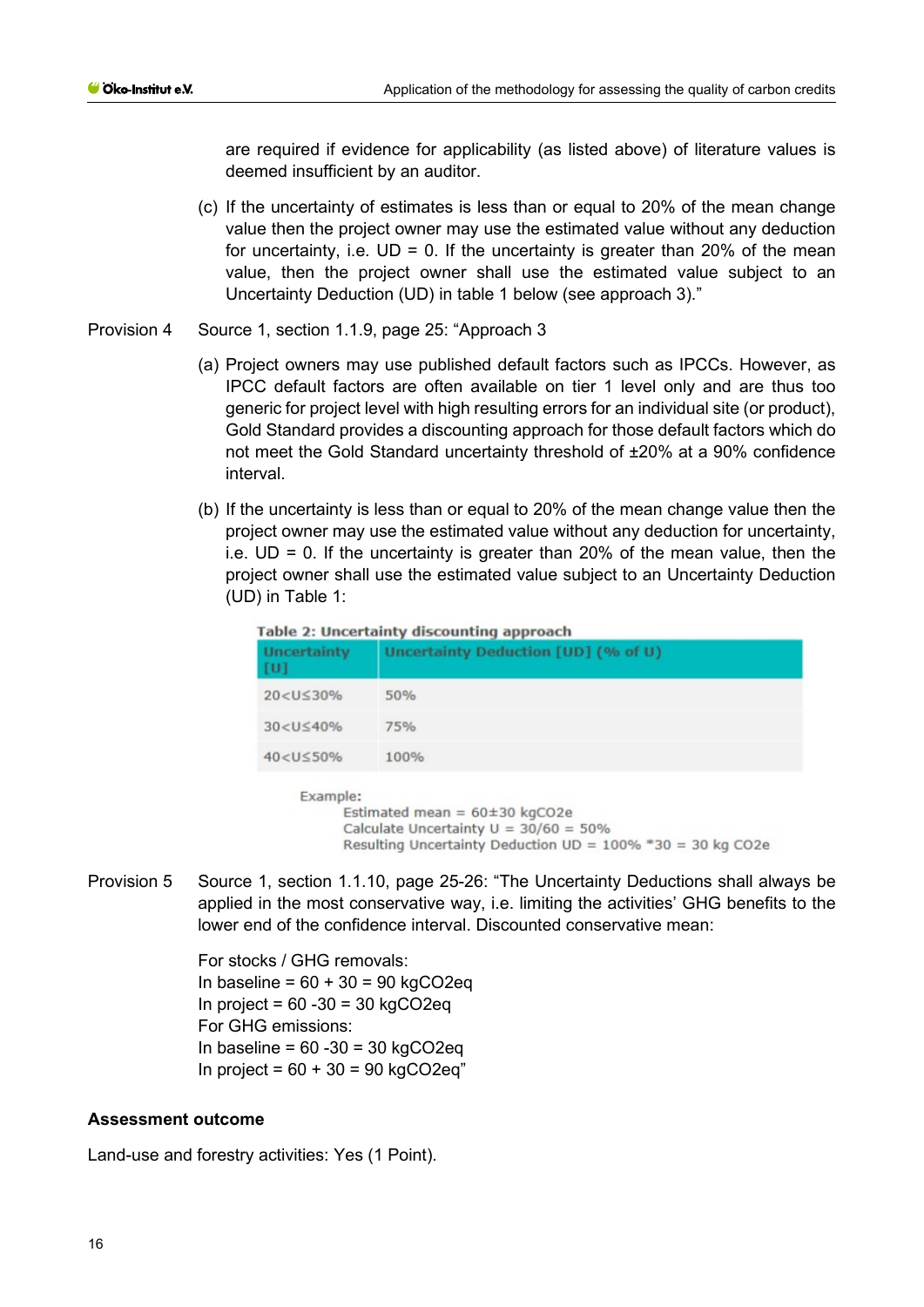Other activities: No (0 Points).

# **Justification of assessment**

The program has no general provisions for the estimation of uncertainties in place. Therefore, this indicator is not fulfilled with one exception.

The Land Use & Forests Activity Requirements provide three approaches for quantifying baseline and project activities. For all approaches, if uncertainty is less than or equal to 20% of the mean value of change, the project owner may use the estimated value without uncertainty deduction. If the uncertainty is greater than 20% of the mean value, the project owner must use the estimated value with an uncertainty deduction (UD), which is defined in Table 1. According to Table 1, the greater the uncertainty values, the greater the uncertainty deduction. Furthermore, the uncertainty deduction must always be applied in the most conservative manner (Provision 1 to Provision 5). For these activities the indicator is therefore fulfilled.

# **Indicator 1.3.1.11**

## **Relevant scoring methodology provisions**

"The program explicitly requires in its general program provisions (rather than only in its specific quantification methodologies) that existing government policies and legal requirements which lower GHG emissions (e.g., feed-in tariffs for renewable energy, minimum product efficiency standards, air quality requirements, or carbon taxes) must be included when determining the baseline emissions.

Note: This indicator does not apply to announcements that have not yet been operationalized within the country, such as mitigation targets communicated in Nationally Determined Contributions (NDCs) or Low Emission Development Strategies (LEDS), or other similarly broad national goalsetting policies. However, the implementing policies developed to accomplish objectives within NDCs or LEDS would need to be considered (if relevant to the project in question)."

#### **Information sources considered**

- 1 Gold Standard Principles & Requirements, Version 1.2, 24 October 2019. Available: [https://globalgoals.goldstandard.org/101-par-principles-requirements/.](https://globalgoals.goldstandard.org/101-par-principles-requirements/)
- 2 Gold Standard GHG Emissions Reduction & Sequestration Product Requirements, Version 2.0, 1 April 2021. Available: [https://globalgoals.goldstandard.org/501-pr-ghg-emissions](https://globalgoals.goldstandard.org/501-pr-ghg-emissions-reductions-sequestration/)[reductions-sequestration/.](https://globalgoals.goldstandard.org/501-pr-ghg-emissions-reductions-sequestration/)

# **Relevant carbon crediting program provision**

Provision 1 Source 1, section 4.1.8, page 9: "The Project shall define both the Baseline and Project Scenarios. These are defined as follows:

> (a) Baseline Scenario: The Baseline Scenario is defined as the reasonable, conservative scenario that would exist in the absence of the project. While setting the Baseline Scenario, the Project Developer shall consider the relevant applicable legislation and how effectively these are enforced."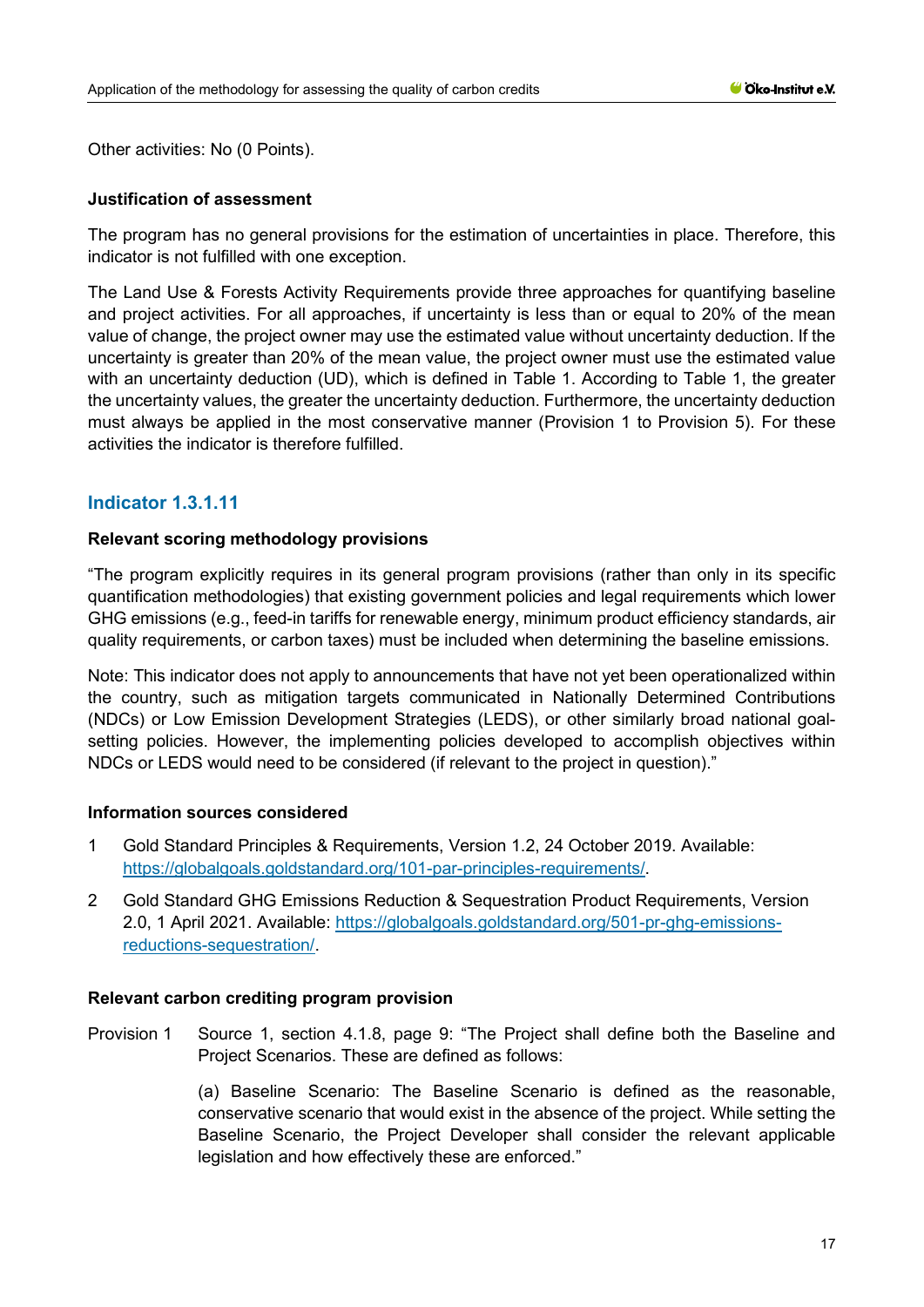# **Assessment outcome**

No (0 Points).

# **Justification of assessment**

The provisions defined in the Gold Standard Principles and Requirements identify that the Baseline Scenario shall consider relevant applicable legislation and how effectively these are enforced (Source 1). From these provisions, it is not clear whether policies and legislation lowering emissions always need to be incorporated in the quantification of baseline emissions. The indicator is therefore not fulfilled.

# **Indicator 1.3.2.12**

# **Relevant scoring methodology provisions**

"The program explicitly requires in its general program provisions (rather than only in its specific quantification methodologies) that new government policies and legal requirements which lower GHG emissions (e.g., feed-in tariffs for renewable energy, minimum product efficiency standards, air quality requirements, or carbon taxes) must be included when determining the baseline emissions, once they enter into force. This means that baseline emissions may need to be adjusted during the crediting period, and not only when a regular review of the baseline emissions is required (e.g., at the renewable of the crediting period)."

Note: This indicator does not apply to announcements that have not yet been operationalized within the country, such as mitigation targets communicated in Nationally Determined Contributions (NDCs) or Low Emission Development Strategies (LEDS), or other similarly broad national goalsetting policies. However, the implementing policies developed to accomplish objectives within NDCs or LEDS would need to be considered (if relevant to the project in question).

# **Information sources considered**

- 1 Gold Standard Principles & Requirements, Version 1.2, 24 October 2019. Available: [https://globalgoals.goldstandard.org/101-par-principles-requirements/.](https://globalgoals.goldstandard.org/101-par-principles-requirements/)
- 2 Gold Standard Community Services Activity Requirements. Version 1.2, 23 October 2019. Available: [https://globalgoals.goldstandard.org/201-ar-community-services-activity](https://globalgoals.goldstandard.org/201-ar-community-services-activity-requirements/)[requirements/](https://globalgoals.goldstandard.org/201-ar-community-services-activity-requirements/)
- 3 Gold Standard GHG Emissions Reduction & Sequestration Product Requirements, Version 2.0, 1 April 2021. Available: [https://globalgoals.goldstandard.org/501-pr-ghg-emissions](https://globalgoals.goldstandard.org/501-pr-ghg-emissions-reductions-sequestration/)[reductions-sequestration/.](https://globalgoals.goldstandard.org/501-pr-ghg-emissions-reductions-sequestration/)

# **Relevant carbon crediting program provisions**

Provision 1 Source 1, section 4.1.8, page 9: "The Project shall define both the Baseline and Project Scenarios. These are defined as follows:

> (a) Baseline Scenario: The Baseline Scenario is defined as the reasonable, conservative scenario that would exist in the absence of the project. While setting the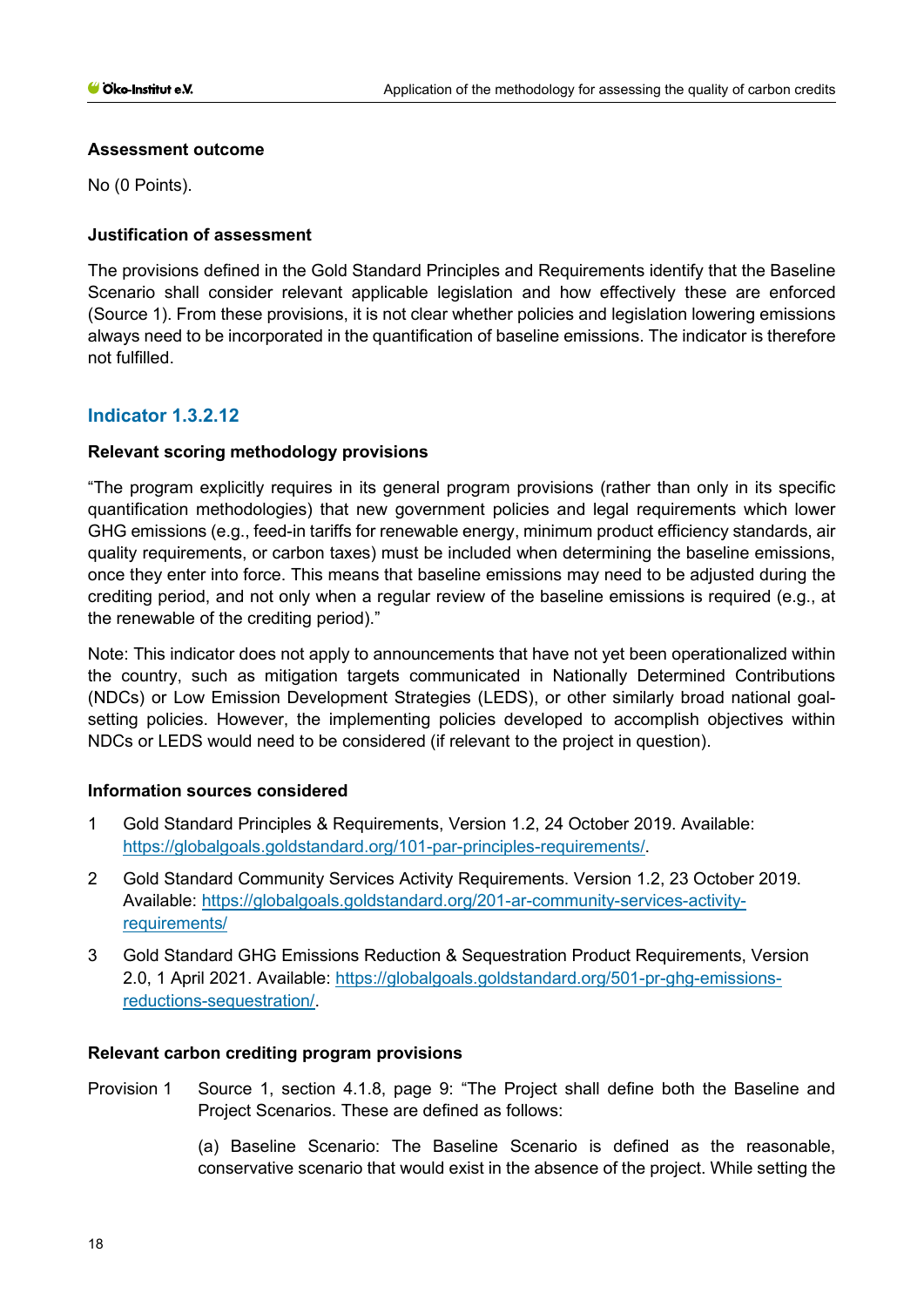Baseline Scenario, the Project Developer shall consider the relevant applicable legislation and how effectively these are enforced."

- Provision 2 Source 1, section 5.1.45, page 27: "To maintain Gold Standard Certified Project status beyond five years, a Project must undergo Design Certification Renewal. This process shall begin (defined by the submission of a Renewal opinion by a VVB for Design Review to Gold Standard) no later than the last date of current certification cycle. Note that review of the Design Certification Renewal may complete after the last date of current crediting period. In this case, the renewal date shall be the first day after the end date of the current certification cycle."
- Provision 3 Source 1, section 5.1.47, page 27-28: "Design Certification Renewal follows the same process as Validation and Design Review (Design Certification) though the scope of assessment is limited to:
	- (a) Changes in the Project as related to the General Eligibility Criteria

(b) Incorporation of any relevant updates to the Gold Standard Requirements

(c) Re-definition of Baseline Scenario and any impact of change on the Eligibility Principles, Criteria and Requirements

(d) Any Gold Standard activity, product and methodology-specific Requirements

(e) Demonstration of Ongoing Financial Need, where relevant – see Ongoing Financial Need"

- Provision 4 Source 1, section 5.1.48, page 28: "A five-year Design Certification Renewal cycle apply to all projects though some project types are allowed for automatic renewal for a given number of cycles and/or to remove the need for any or all of (a)-(e) above. Such exceptions are defined in applicable Activity and/or Product Requirements and/or Methodology."
- Provision 5 Source 2, section 4.1.7, page 6: "Design Certification Renewal in the case of CSA projects is mandatory every 5 years as per the Principles & Requirements. For the first renewal, CSA Projects are not required to reassess the Baseline Scenario."

#### **Assessment outcome**

No (0 Points).

### **Justification of assessment**

The program provisions do not explicitly require reflecting new government policies and legal requirements which lower GHG emissions in establishing baseline emissions, once they enter into force. The indicator is therefore not fulfilled.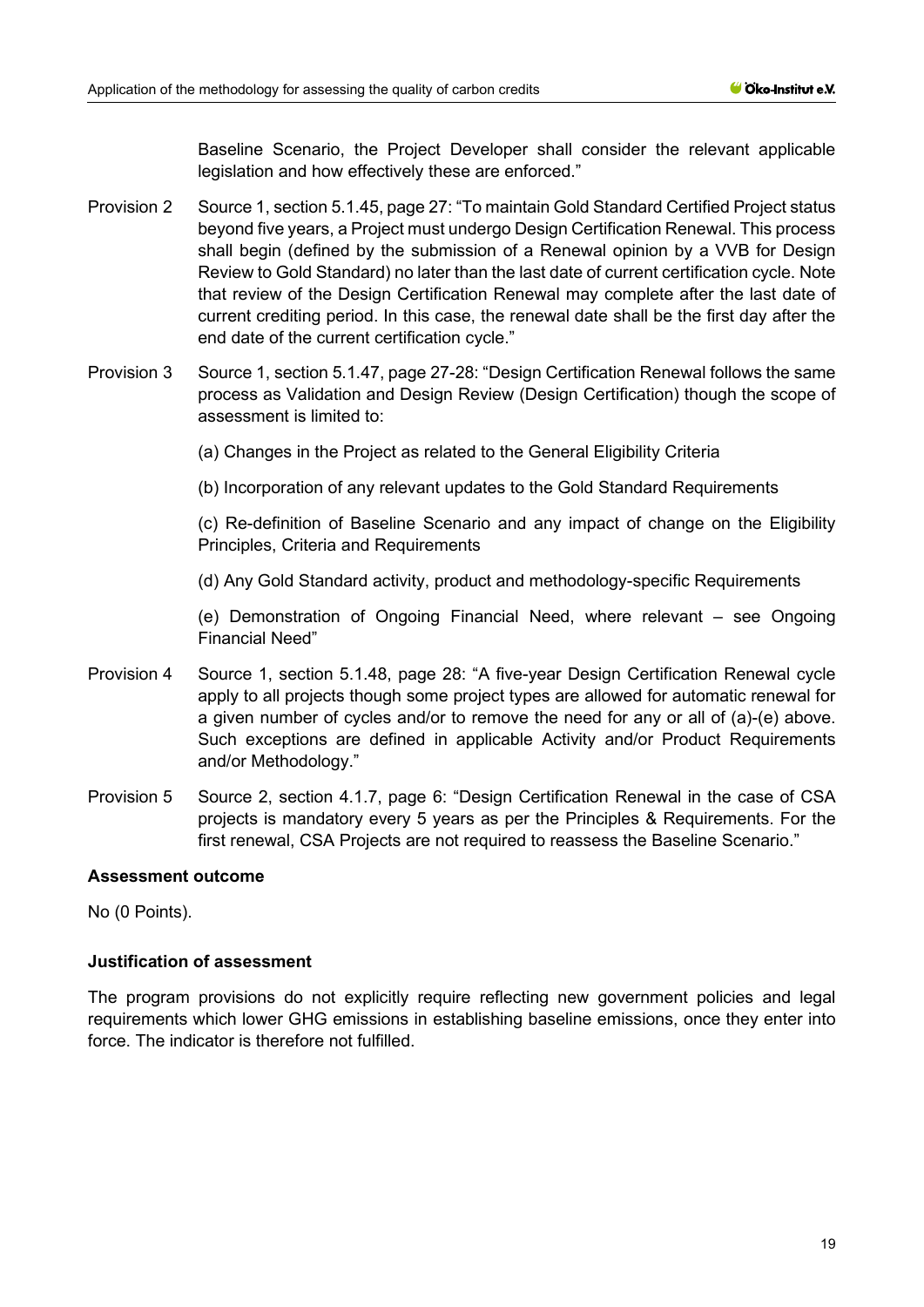# **Indicator 1.3.1.13**

### **Relevant scoring methodology provisions**

"The program has established procedures to invalidate and/or replace carbon credits under circumstances in which the emission reductions or removals are demonstrated to have been overestimated."

#### **Information sources considered**

- 1 Gold standard GHG Emissions Reduction & Sequestration Product Requirements, Version 2.0, 1 April 2021. Available: [https://globalgoals.goldstandard.org/501-pr-ghg-emissions](https://globalgoals.goldstandard.org/501-pr-ghg-emissions-reductions-sequestration/)[reductions-sequestration/.](https://globalgoals.goldstandard.org/501-pr-ghg-emissions-reductions-sequestration/)
- 2 Gold Standard Principles & Requirements, Version 1.2, 24 October 2019. Available: [https://globalgoals.goldstandard.org/101-par-principles-requirements/.](https://globalgoals.goldstandard.org/101-par-principles-requirements/)
- 3 Gold Standard Validation & Verification Body Requirements, Version 2.0, 14 January 2021. Available: [https://globalgoals.goldstandard.org/109-par-validation-verification-body](https://globalgoals.goldstandard.org/109-par-validation-verification-body-requirements/)[requirements/.](https://globalgoals.goldstandard.org/109-par-validation-verification-body-requirements/)

### **Relevant carbon crediting program provisions**

-

#### **Assessment outcome**

No (0 Points).

#### **Justification of assessment**

No program provisions addressing this indicator could be identified.

# **Indicator 1.3.1.14**

#### **Relevant scoring methodology provisions**

"The maximum length of the sum of crediting periods is

a. up to 40 years for afforestation/reforestation projects and up to 10 years for all other project types

OR

b. up to 60 years for afforestation/reforestation projects and up to 15 years for all other project types

OR

c. up to 80 years for afforestation/reforestation projects and up to 20 years for all other project types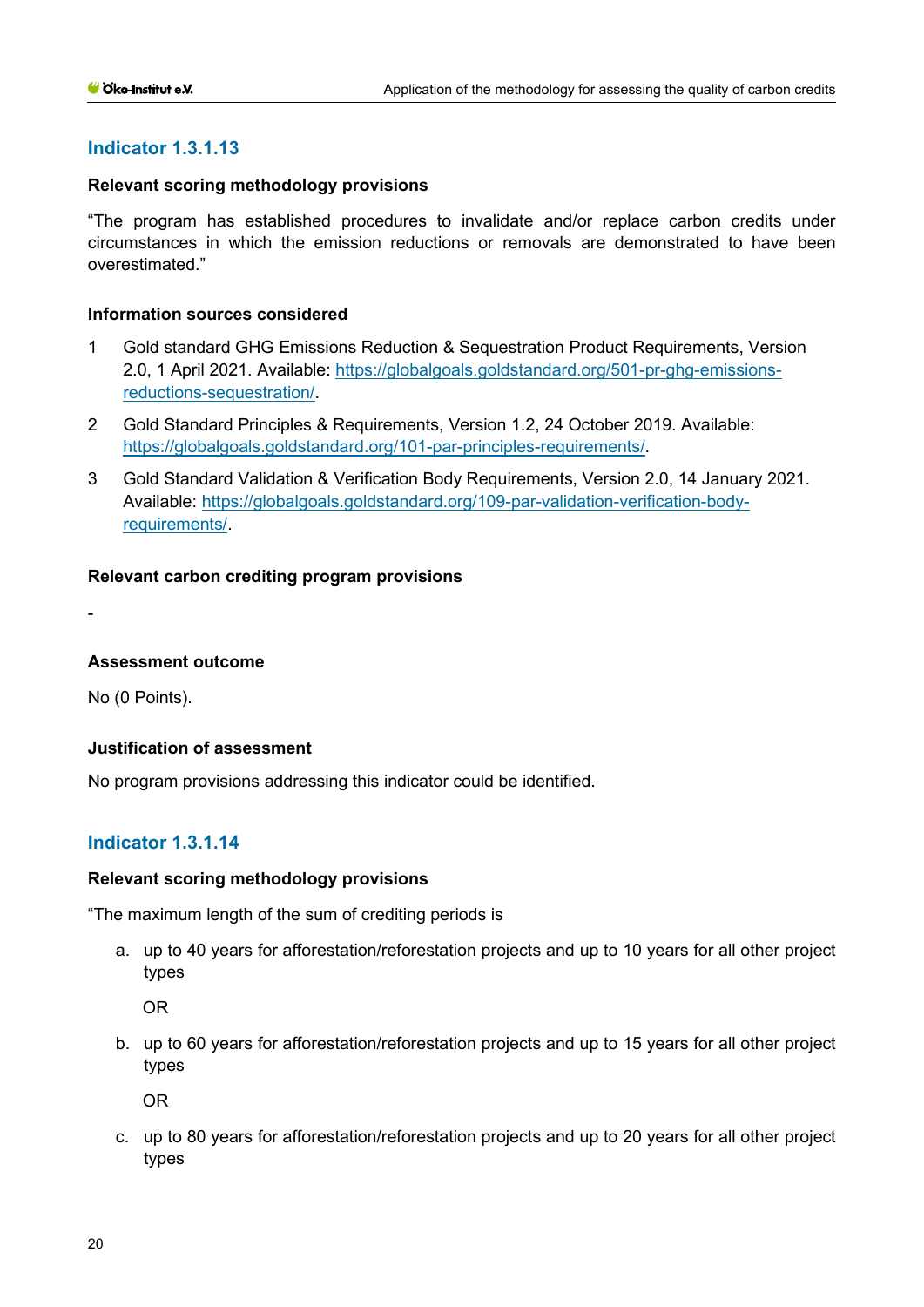### OR

d. more than 80 years for afforestation/reforestation projects and more than 20 years for all other project types.

# **Information sources considered**

- 1 Gold standard GHG Emissions Reduction & Sequestration Product Requirements, Version 2.0, 1 April 2021. Available: [https://globalgoals.goldstandard.org/501-pr-ghg-emissions](https://globalgoals.goldstandard.org/501-pr-ghg-emissions-reductions-sequestration/)[reductions-sequestration/.](https://globalgoals.goldstandard.org/501-pr-ghg-emissions-reductions-sequestration/)
- 2 Gold Standard Community Services Activity Requirements, Version 1.2, 23 October 2019. Available: [https://globalgoals.goldstandard.org/201-ar-community-services-activity](https://globalgoals.goldstandard.org/201-ar-community-services-activity-requirements/)[requirements/.](https://globalgoals.goldstandard.org/201-ar-community-services-activity-requirements/)
- 3 Gold Standard Renewable Energy Requirements, Version 1.4, 16 August 2021. Available: <https://globalgoals.goldstandard.org/202-ar-renewable-energy-activity-requirements/> .
- 4 Gold Standard Land Use & Forests Activity Requirements, Version 1.2.1, 2 April 2020. Available: [https://globalgoals.goldstandard.org/203-ar-luf-activity-requirements/.](https://globalgoals.goldstandard.org/203-ar-luf-activity-requirements/)
- 5 Gold Standard Principles & Requirements, Version 1.2, 24 October 2019. Available: <https://globalgoals.goldstandard.org/101-par-principles-requirements/> .
- 6 Gold Standard Activity Requirements (Crediting Period), April 2021. Sustain-Cert.com. Available: [https://www.sustain-cert.com/wp-content/uploads/2021/04/GS-Activity-](https://www.sustain-cert.com/wp-content/uploads/2021/04/GS-Activity-Requirements.pdf)[Requirements.pdf](https://www.sustain-cert.com/wp-content/uploads/2021/04/GS-Activity-Requirements.pdf)

# **Relevant carbon crediting program provisions**

- Provision 1 Source 1. Section 10.1.1, page 12: "Gold Standard Projects are eligible to claim GSVERs for no more than:
	- (a) The maximum Certification Renewals/ Cycles (i.e. Crediting Period) as stipulated in the relevant Activity Requirements OR
	- (b) A maximum of one Certification Renewal Cycle (i.e. Crediting Period of 10 years) in the absence of the Activity Requirements

# **NOTE**

- Project, PoA/VPAs registered with previous versions of Gold Standard and renewing their crediting period under GS4GG shall maintain their existing crediting cycle and maximum crediting periods following Transition Requirements.
- Project, PoA/CPAs registered with other standards like CDM seeking transition to GS4GG for GSVERs issuance shall refer to Annex B of this document as applicable."
- Provision 2 Source 4, section 3.1.9, page 15: "A/R specific: The crediting period shall be a minimum of 30 years and maximum 50 years. The Project Developer shall select the crediting period based on the characteristics of the project."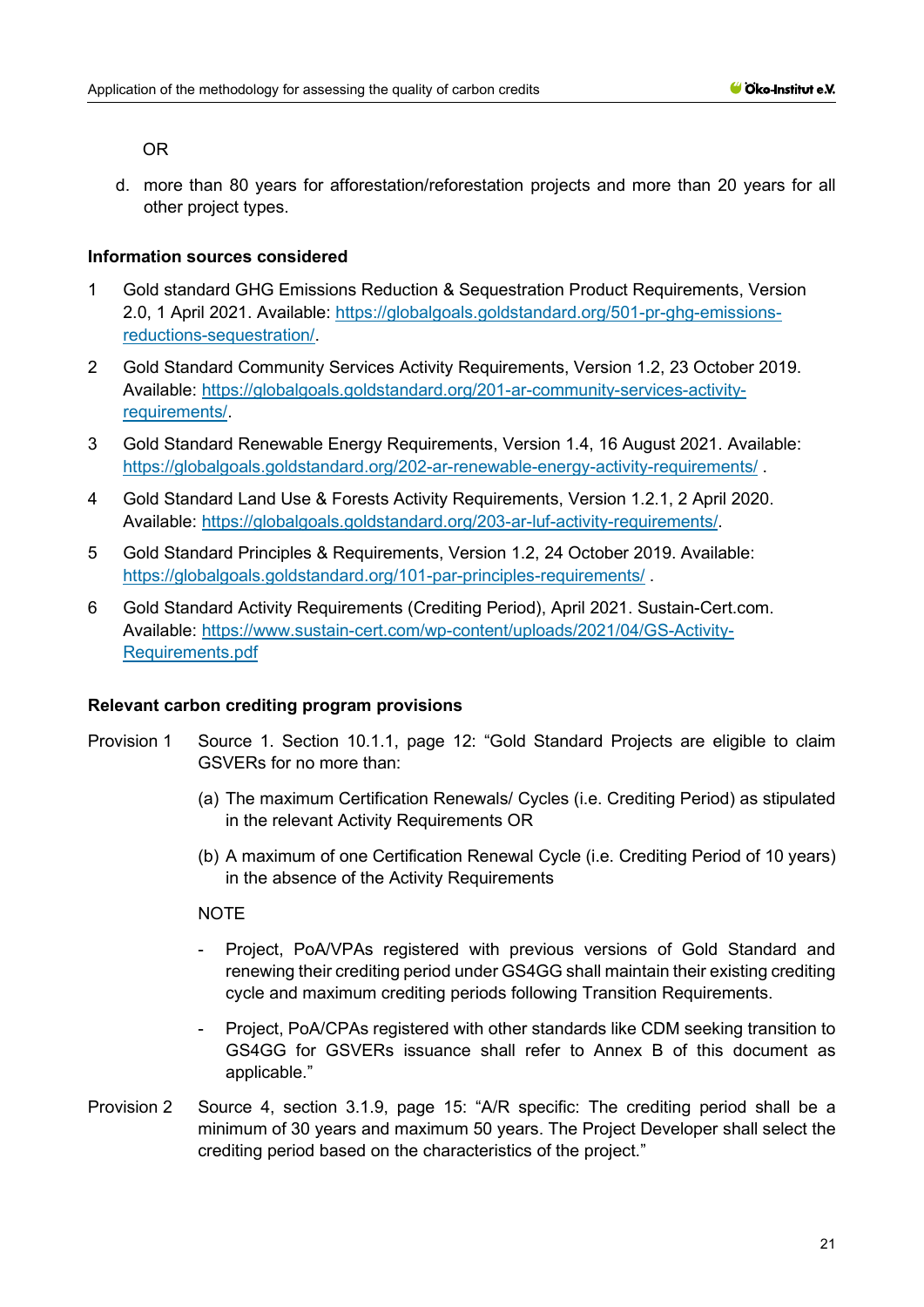- Provision 3 Source 4, section 3.1.10, page 15: "AGR specific: The crediting period shall be a fixed 10-year period unless otherwise stated in applicable Impact Quantification Methodology."
- Provision 4 Source 5, section 5.1.1, page 19: "Gold Standard for the Global Goals Project Certification is based on a five year renewable certification cycle, with key features as follows:
	- a) All Projects must LIST with the Gold Standard by undertaking a Preliminary Review and uploading Key Project Information, draft Project Design Document and completed Stakeholder Consultation Report.
	- b) Projects may then seek Gold Standard Certified Design status by successfully completing Validation (within two years of the date of Listing) and a subsequent Design Review.
	- c) New projects attaining Gold Standard Certified Design status then enter a fiveyear renewable certification cycle wherein for each five-year period they must undergo Verification and Performance Review to achieve and maintain Gold Standard Certified Project status and where sought Issuance of Gold Standard Certified Impact Statements and Products.
	- d) To retain Certified Design status at the fifth year, all projects must undergo Design Certification Renewal by updating information and the baseline, unless otherwise stated in relevant Activity or Product requirements."
- Provision 5 Source 6, page 1: "Refer to Principle 4 of the applied Activity Requirements to determine the maximum length of crediting period.

Community Services Projects = 3 x years (max. 15 years)

Renewable Energy Projects = 3 x 5 years (max. 15 years)

Land-Use and Forestry =

1. A/R specific: The crediting period shall be a minimum of 30 years and maximum 50 years

2. AGR specific: The crediting period shall be a fixed 10-year period All other projects (where no Activity Requirements are applied) the maximum length is 10 years."

#### **Assessment outcome**

The second condition applies (2 Points).

### **Justification of assessment**

From the Principles & Requirements document a project must be reviewed through "Design Certification Renewal" every 5 years to renew the crediting period (Provision 4). Looking at the GHG Emissions Reduction & Sequestration Product Requirements the maximum length of the sum of crediting periods in the absence of Activity requirements is 10 years (Provision 1). There are no Activity Requirements documents for efficient cookstoves or landfill gas projects. For Afforestation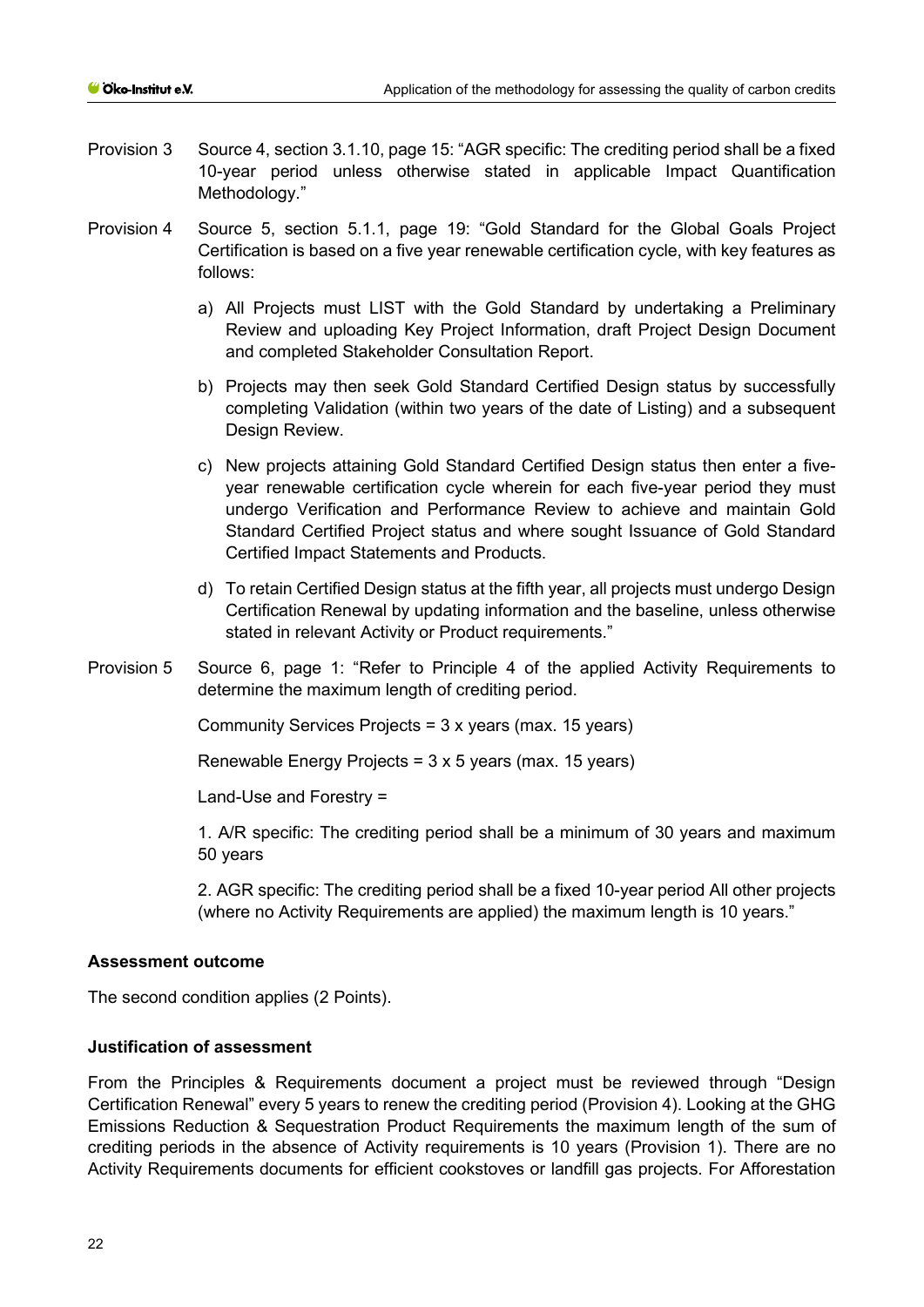projects, the Land Use & Forests Activity Requirements define the crediting period as "a minimum of 30 years and maximum 50 years" but no renewal or additional crediting periods are identified as being allowed (Provision 2 and Provision 3). As identified within Provision 5, community services projects and renewable energy projects can be credited for a maximum of 15 years. The carbon crediting program provisions thus meet the requirements of the methodology to achieve 2 points, with a 50 year maximum crediting period for A/R projects and a 15 year maximum total years of crediting for all other projects.

# **Indicator 1.3.1.15**

# **Relevant scoring methodology provisions**

"The program provides guidance on the renewal of the crediting period, which must include a reassessment of the baseline scenario."

### **Information sources considered**

- 1 Gold Standard Principles & Requirements, Version 1.2, 2 October 2019. Available: [https://globalgoals.goldstandard.org/101-par-principles-requirements/.](https://globalgoals.goldstandard.org/101-par-principles-requirements/)
- 2 Gold Standard Technologies and Practices to Displace Decentralized Thermal Energy Consumption, Version 3.1, 25 August 2017. Available: [https://globalgoals.goldstandard.org/407-ee-ics-technologies-and-practices-to-displace](https://globalgoals.goldstandard.org/407-ee-ics-technologies-and-practices-to-displace-decentrilized-thermal-energy-tpddtec-consumption/)[decentrilized-thermal-energy-tpddtec-consumption/.](https://globalgoals.goldstandard.org/407-ee-ics-technologies-and-practices-to-displace-decentrilized-thermal-energy-tpddtec-consumption/)
- 3 Gold Standard Land Use & Forests Activity Requirements, Version 1.2.1, 2 April 2020. Available: [https://globalgoals.goldstandard.org/203-ar-luf-activity-requirements/.](https://globalgoals.goldstandard.org/203-ar-luf-activity-requirements/)
- 4 Gold Standard Community Services Activity Requirements, Version 1.2, 23 October 2019. Available: [https://globalgoals.goldstandard.org/201-ar-community-services-activity](https://globalgoals.goldstandard.org/201-ar-community-services-activity-requirements/)[requirements/.](https://globalgoals.goldstandard.org/201-ar-community-services-activity-requirements/)
- 5 Afforestation/Reforestation GHG Emissions Reduction & Sequestration Methodology, Version 1, 3 July 2017. Available: [https://globalgoals.goldstandard.org/403-luf-ar-methodology-ghgs](https://globalgoals.goldstandard.org/403-luf-ar-methodology-ghgs-emission-reduction-and-sequestration-methodology/)[emission-reduction-and-sequestration-methodology/.](https://globalgoals.goldstandard.org/403-luf-ar-methodology-ghgs-emission-reduction-and-sequestration-methodology/)
- 6 Gold Standard Renewable Energy Requirements, Version 1.4, 16 August 2021. Available: [https://globalgoals.goldstandard.org/202-ar-renewable-energy-activity-requirements/.](https://globalgoals.goldstandard.org/202-ar-renewable-energy-activity-requirements/)
- 7 ACM0001 Large-scale Consolidated Methodology: Flaring or use of Landfill gas, Version 19.0, 14 June 2019. Available: [https://cdm.unfccc.int/UserManagement/FileStorage/HEJ2MD41GB0PUZISL9FNTAYQV3875](https://cdm.unfccc.int/UserManagement/FileStorage/HEJ2MD41GB0PUZISL9FNTAYQV3875O) [O](https://cdm.unfccc.int/UserManagement/FileStorage/HEJ2MD41GB0PUZISL9FNTAYQV3875O)
- 8 Methodological Tool Assessment of the validity of the original/current baseline and update of the baseline at the renewal of the crediting period, Version 03.0.1, Available: <https://cdm.unfccc.int/methodologies/PAmethodologies/tools/am-tool-11-v3.0.1.pdf>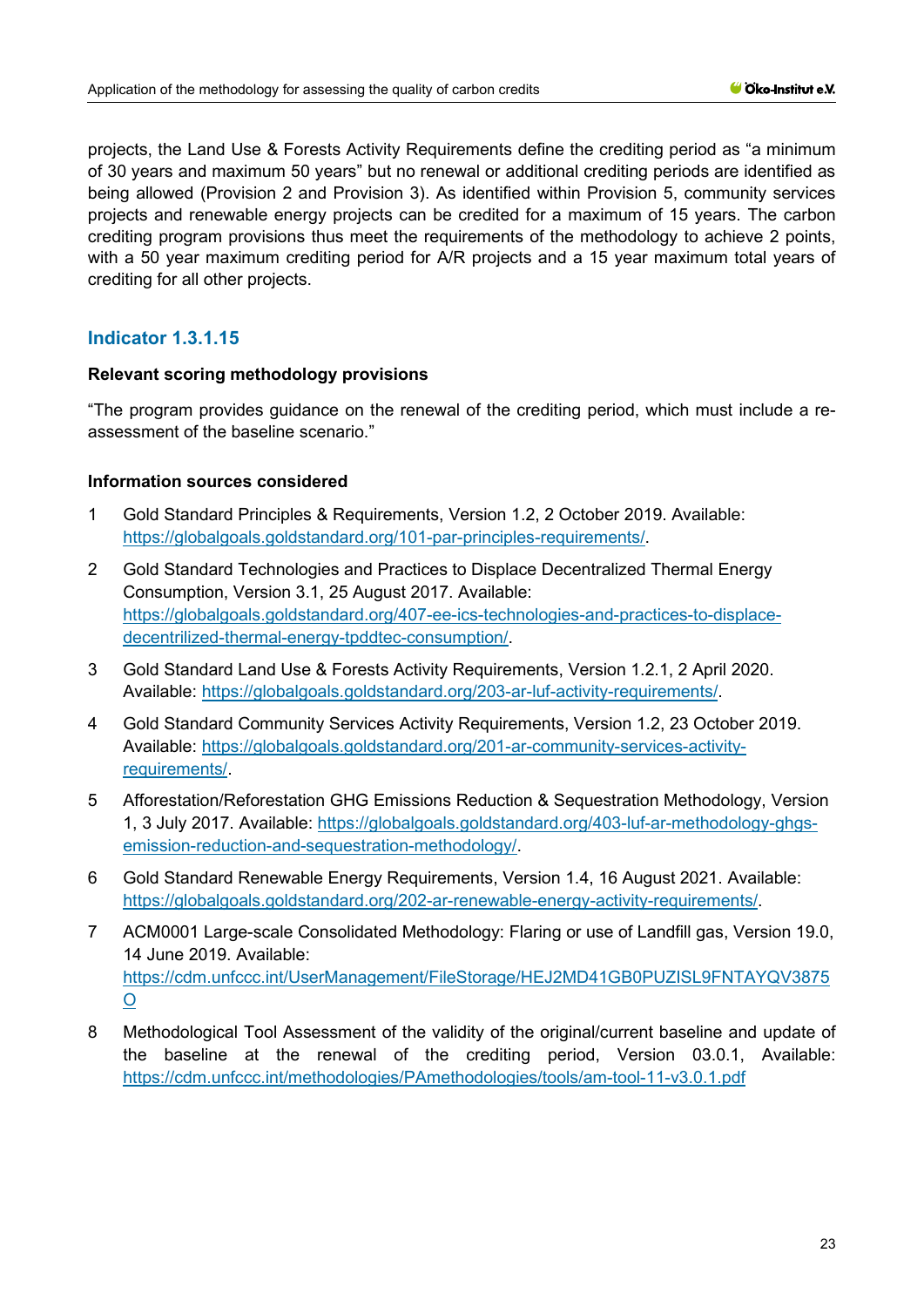## **Relevant carbon crediting program provisions**

- Provision 1 Source 1, section 5.1.47, page 27-28: "Design Certification Renewal follows the same process as Validation and Design Review (Design Certification) though the scope of assessment is limited to:
	- (a) Changes in the Project as related to the General Eligibility Criteria
	- (b) Incorporation of any relevant updates to the Gold Standard Requirements
	- (c) Re-definition of Baseline Scenario and any impact of change on the Eligibility Principles, Criteria and Requirements
	- (d) Any Gold Standard activity, product and methodology-specific Requirements
	- (e) Demonstration of Ongoing Financial Need, where relevant see Ongoing Financial Need"
- Provision 2 Source 3, section 3.1.12, page 16: "At the time of project renewal, The A/R and AGR projects shall update the baseline following the applied Impact Quantification Methodology requirements."
- Provision 3 Source 4, section 4.1.7, page 6: "Design Certification Renewal in the case of CSA projects is mandatory every 5 years as per the Principles & Requirements. For the first renewal, CSA Projects are not required to reassess the Baseline Scenario."
- Provision 4 Source 6, section 4.4.4, page 10: "The baseline shall be reassessed at the time of Crediting Period Renewal following the applicable methodology and Principles & Requirements"
- Provision 5 Source 7, paragraph 80, page 25: "Refer to the latest approved version of the methodological tool "Assessment of the validity of the original/current baseline and update of the baseline at the renewal of the crediting period"."

#### **Assessment outcome**

Community Service Activity Projects: No (0 Points).

Other project types: Yes (1 Point).

# **Justification of assessment**

Generally, guidance on the renewal of crediting periods is provided and this entails a re-assessment of the baseline scenario (Provision 1). Source 3, however, excludes CSA projects from the requirement to reassess the baseline for the first renewal (Provision 3). Therefore, for these types of activities the indicator is not fulfilled.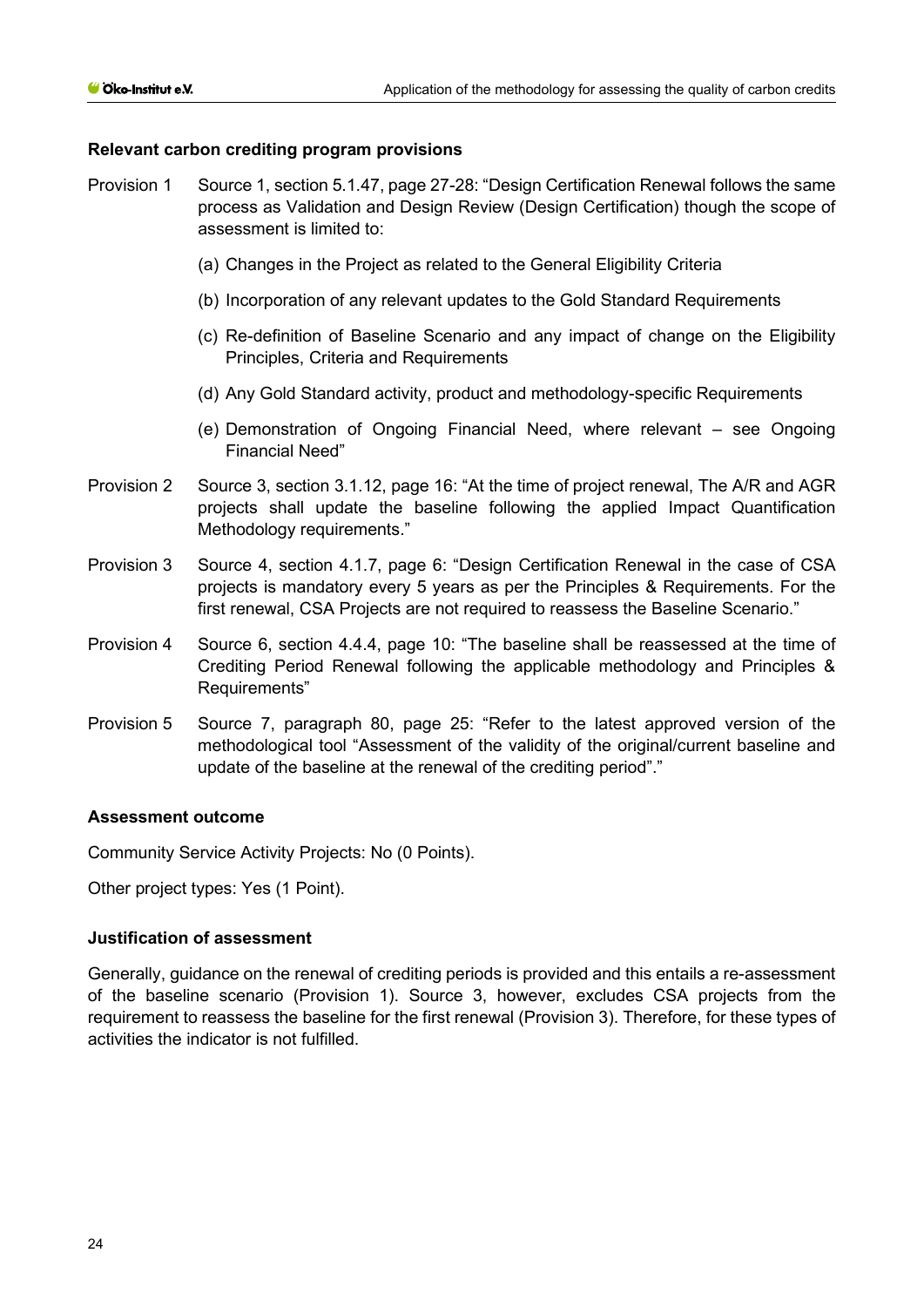# **Indicator 1.3.1.16**

# **Relevant scoring methodology provisions**

"In the case of project types where the baseline scenario is the continuation of the current situation (i.e. not undertaking any investment), the program requires the re-assessment of additionality at the renewal of the crediting period." (See methodology for further explanation)

## **Information sources considered**

- 1 Gold Standard Principles & Requirements, Version 1.2, 2 October 2019. Available: [https://globalgoals.goldstandard.org/101-par-principles-requirements/.](https://globalgoals.goldstandard.org/101-par-principles-requirements/)
- 2 Gold standard GHG Emissions Reduction & Sequestration Product Requirements, Version 2.0, 1 April 2021. Available: [https://globalgoals.goldstandard.org/501-pr-ghg-emissions](https://globalgoals.goldstandard.org/501-pr-ghg-emissions-reductions-sequestration/)[reductions-sequestration/.](https://globalgoals.goldstandard.org/501-pr-ghg-emissions-reductions-sequestration/)
- 3 Gold Standard Land Use & Forests Activity Requirements, Version 1.2.1, 2 April 2020. Available: [https://globalgoals.goldstandard.org/203-ar-luf-activity-requirements/.](https://globalgoals.goldstandard.org/203-ar-luf-activity-requirements/)
- 4 Gold Standard Community Services Activity Requirements. Version 1.2, 23 October 2019. Available: [https://globalgoals.goldstandard.org/201-ar-community-services-activity](https://globalgoals.goldstandard.org/201-ar-community-services-activity-requirements/)[requirements/.](https://globalgoals.goldstandard.org/201-ar-community-services-activity-requirements/)

### **Relevant carbon crediting program provisions**

Provision 1 Source 1, section 4.1.51, page 17: "**(b) ONGOING FINANCIAL NEED**

All Gold Standard Projects (including those that transition from earlier versions) required to demonstrate Financial Additionality, as noted above, shall demonstrate Ongoing Financial Need for such mechanisms."

- Provision 2 Source 1, section 4.1.52, page 17-18: "Ongoing Financial Need shall be demonstrated at Design Certification Renewal. The project shall provide a qualitative narrative, supported by an overview of project finances, that demonstrates how the finance derived Gold Standard Certification is material to the ongoing sustainability of the Project. The narrative may include, but not limited to the following;
	- (a) Information highlighting the key categories and amounts or relative proportions (%) of project income and outgoings, including the relative proportion of certification related cost and revenue.
	- (b) Description on how finance derived Gold Standard Certification contributes to or is being used to sustain or enhance the project.
	- (c) Where no revenue is realised from Gold Standard certification during a given period, this would be considered a FAR for the next Issuance."
- Provision 3 Source 1, section 4.1.53, page 18: "The submission of the information to demonstrate OFN is mandatory, however this information will not be used for formal decision making to decide whether a project shall renew or not. The information
	- (a) shall be validated by the VVB to ensure its accuracy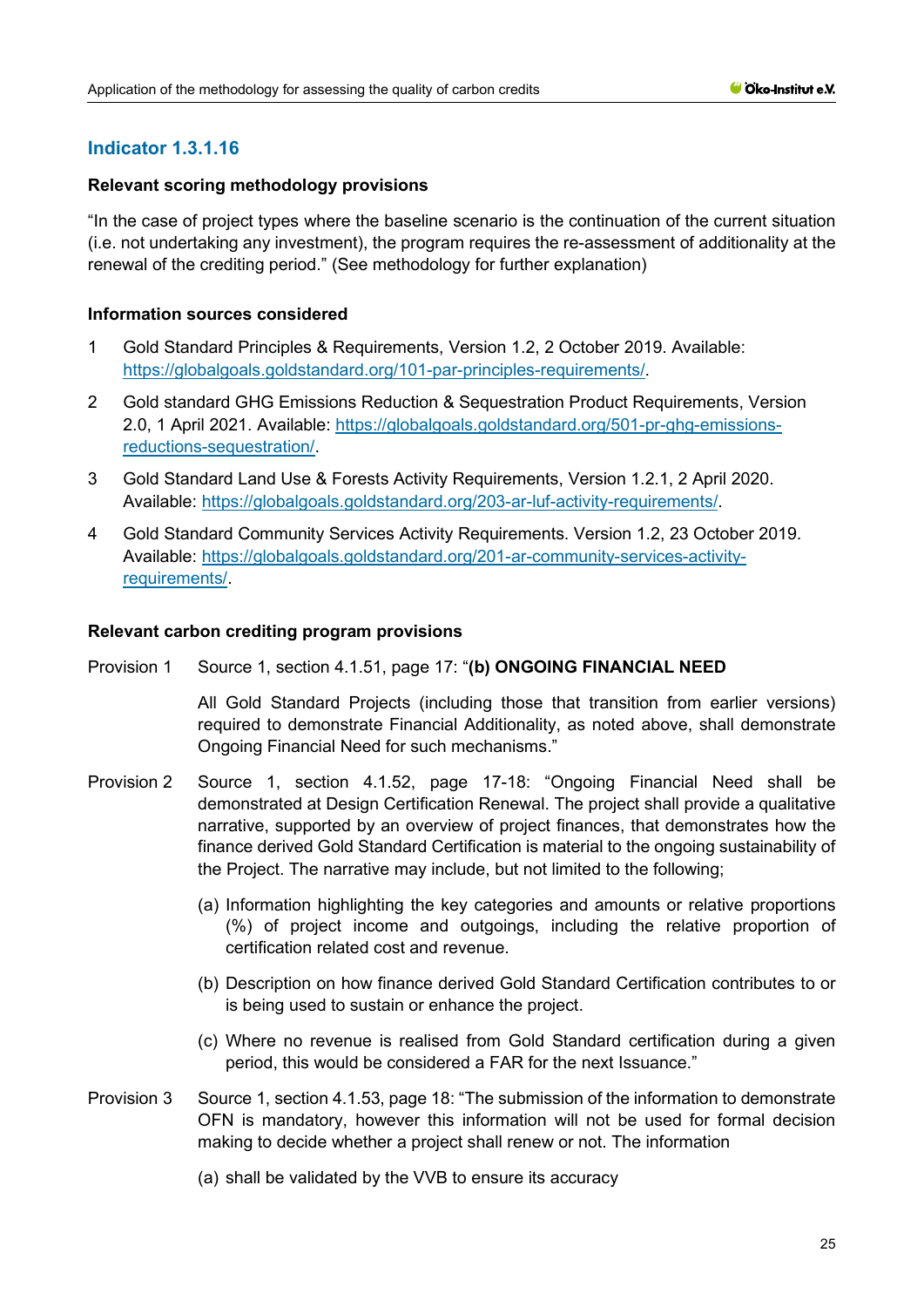- (b) may remain confidential (i.e. shall be submitted alongside other project documentation and not published to the Gold Standard Impact Registry), in recognition of the commercially sensitive nature of the information
- (c) shall satisfy the OFN requirements and no further information (beyond responding to clarification questions) will be requested"
- Provision 4 Source 1, section 4.1.55, page 18: "**(d) PROGRAMMES OF ACTIVITY (PoA)**

The Gold Standard certification cycle is suitable for multi-phased programmes with multiple interventions with an extended implementation period within a sector or multiple sectors, as is typically the case in, for example, urban low-carbon growth programmes."

- Provision 5 Source 1, section 4.1.56, page 18: "Programmes of Activity shall follow Programme of Activity Requirements. The Requirements in this document are applicable for a Programme where multiple individual activities are spread over space and time."
- Provision 6 Source 1, section 5.1.47, page 27-28: "Design Certification Renewal follows the same process as Validation and Design Review (Design Certification) though the scope of assessment is limited to:
	- (a) Changes in the Project as related to the General Eligibility Criteria
	- (b) Incorporation of any relevant updates to the Gold Standard Requirements
	- (c) Re-definition of Baseline Scenario and any impact of change on the Eligibility Principles, Criteria and Requirements
	- (d) Any Gold Standard activity, product and methodology-specific Requirements
	- (e) Demonstration of Ongoing Financial Need, where relevant see Ongoing Financial Need"
- Provision 7 Source 1, section 3.1.1, page 6: "The following General Eligibility Criteria applies to all projects seeking Gold Standard Certification:

 $\lceil$ ...]

Host Country Requirements: Projects shall be in compliance with applicable Host Country's legal, environmental, ecological and social regulations."

- Provision 8 Source 2, section 7.1.2, page 7: "All Projects shall demonstrate Ongoing Financial Need at Certification Renewal following latest version of Principles & Requirements available at the time of renewal of their crediting period, unless otherwise stated in the relevant Activity Requirements."
- Provision 9 Source 3, section 3.1.13, page 16: "The project shall demonstrate additionality as per the Principles & Requirements, or GHG Emissions Reduction and Sequestration Product Requirements, as applicable."
- Provision 10 Source 3, section 3.1.14, page 16: "The following requirements are applicable for the demonstration of prior consideration of revenues from Gold Standard certification for standalone projects: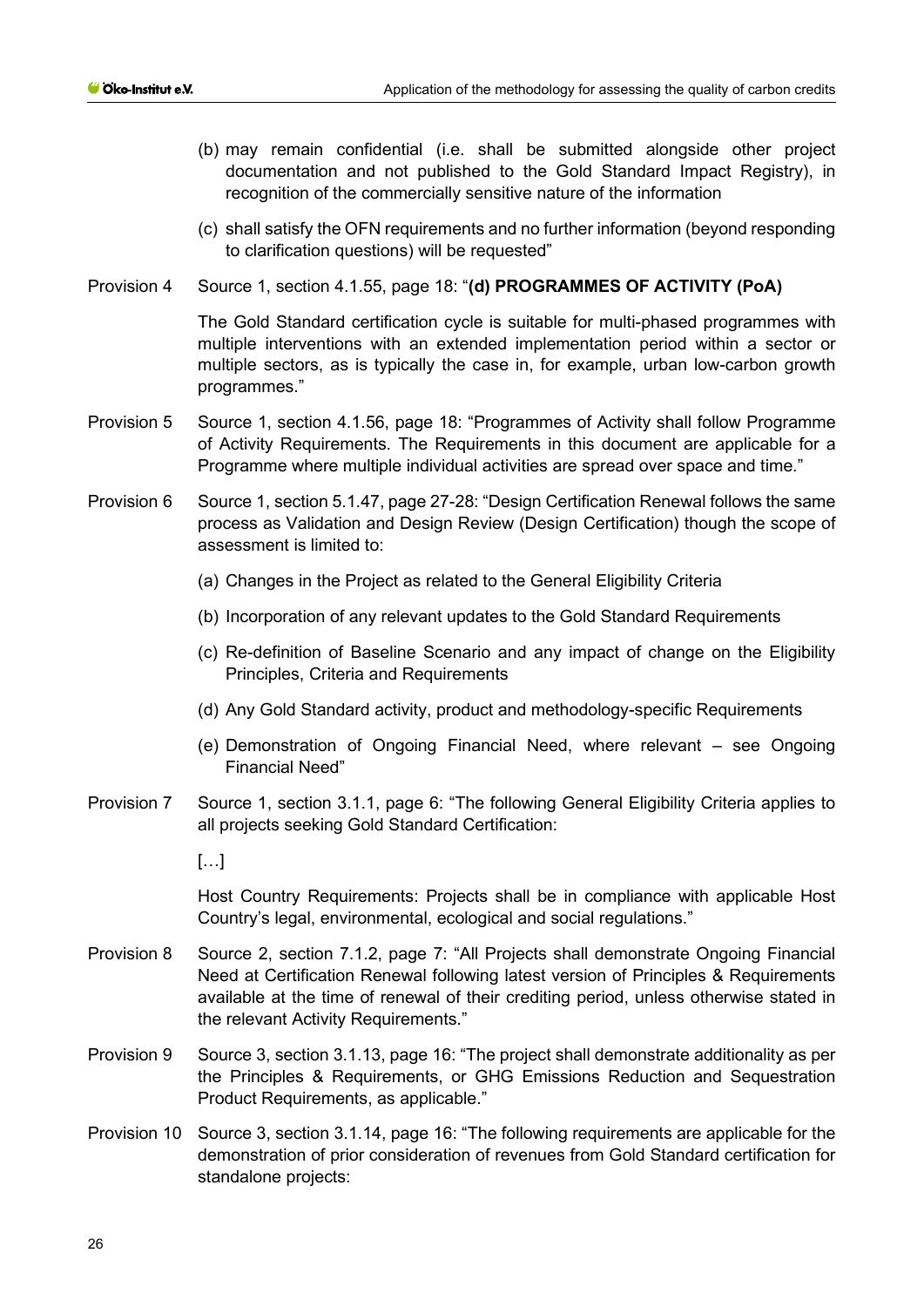- (a) Regular cycle projects are exempt from any kind of prior consideration of carbon revenue checks.
- (b) Retroactive cycle projects shall submit the required documents to Gold Standard within five years of its start date (time of first submission). Project submitted at a date later than five year from the project start date will not be eligible for Gold Standard certification."
- Provision 11 Source 3, section 3.1.15, page 16: "For retroactive cycle projects, the Project Developer shall demonstrate that:
	- (a) the revenues from Gold Standard Certified SDG Impact Statements or Products, such as GSVERs, were seriously considered in the decision to implement the project, AND
	- (b) there was continuous interest in Certified Impact Statements or Products for the project in parallel with its implementation.

Evidence to support the prior consideration can include contracts, draft versions of project information, correspondence with financial institutions or other stakeholders, minutes and notes of meetings, agreements or negotiations with auditors, publications in newspapers."

- Provision 12 Source 4, section 4.1.8, page 6: "All projects seeking the issuance of Certified Impact Statements and/or Products shall demonstrate Financial Additionality in accordance with the Principles & Requirements and the applicable Product requirements."
- Provision 13 Source 4, section 4.1.9, page 6: "Projects that meet any of the following criteria are considered as deemed additional and therefore are not required to prove Financial Additionality at the time of Design Certification:
	- (a) Positive list (Annex B of this document)
	- (b) Projects located in LDC, SIDS, LLDC4
	- (c) Microscale projects"
- Provision 14 Source 4, section 4.1.10, page 6: "All CSA projects shall demonstrate Ongoing Financial Need as per the Principles & Requirements."

#### **Assessment outcome**

No (0 Points).

# **Justification of assessment**

For design certification renewal the Gold Standard Principles and Requirements require projects to redefine "the Baseline Scenario and any impact of change on the Eligibility Principles, Criteria and Requirements", to assess "any Gold Standard activity, product and methodology-specific Requirements" and to demonstrate "Ongoing Financial Need, where relevant" (Provision 6). The General Eligibility Criteria includes compliance with any legal requirements (Provision 7).